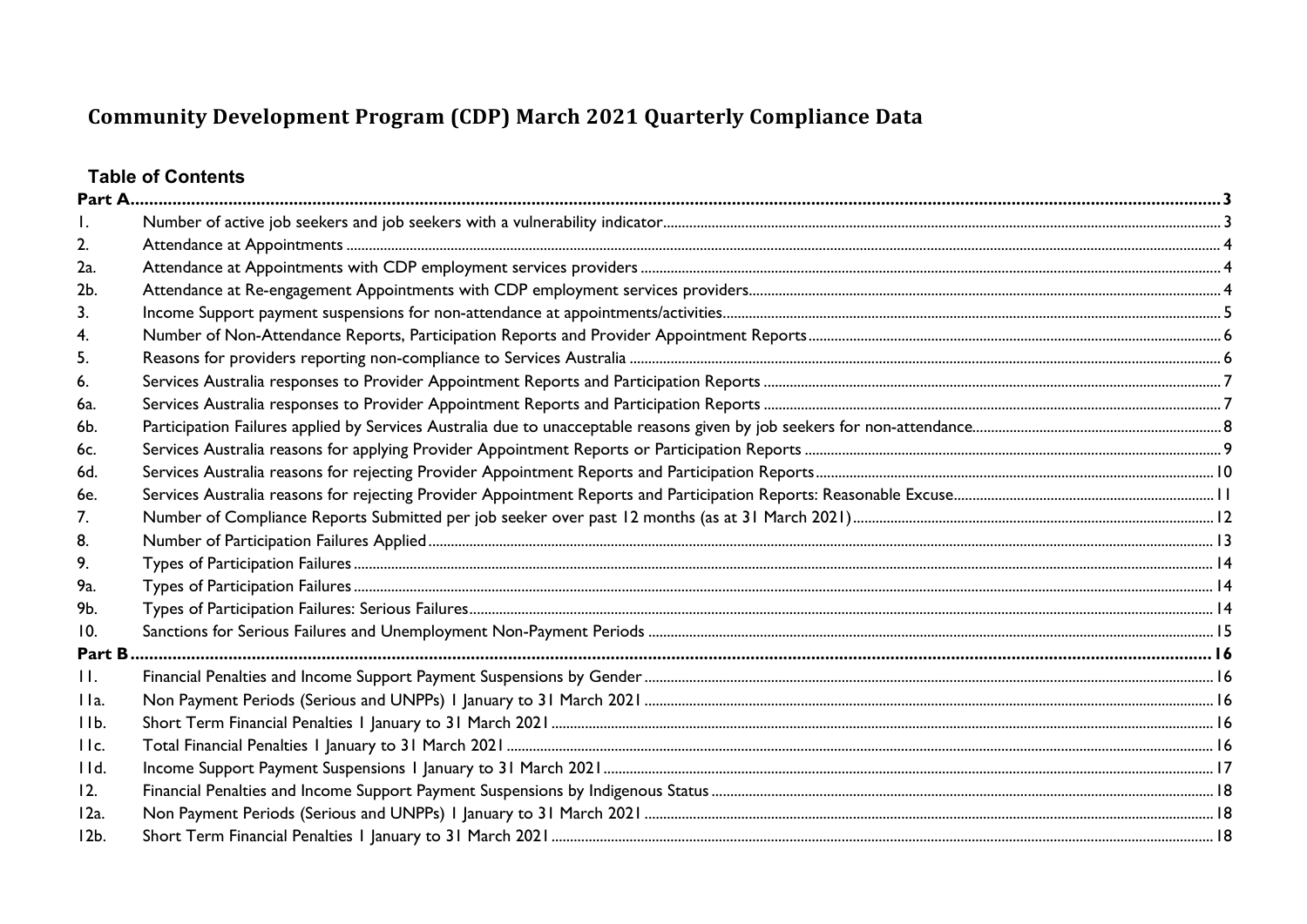| 12c.       |  |
|------------|--|
| 12d.       |  |
| 13.        |  |
| 13a.       |  |
| 13b.       |  |
| 13c.       |  |
| 13d.       |  |
| <u>14.</u> |  |
| 14a.       |  |
| 14b.       |  |
| 14c.       |  |
| 14d.       |  |
| 15.        |  |
| 15a.       |  |
| 15b.       |  |
| 15c.       |  |
| 15d.       |  |
|            |  |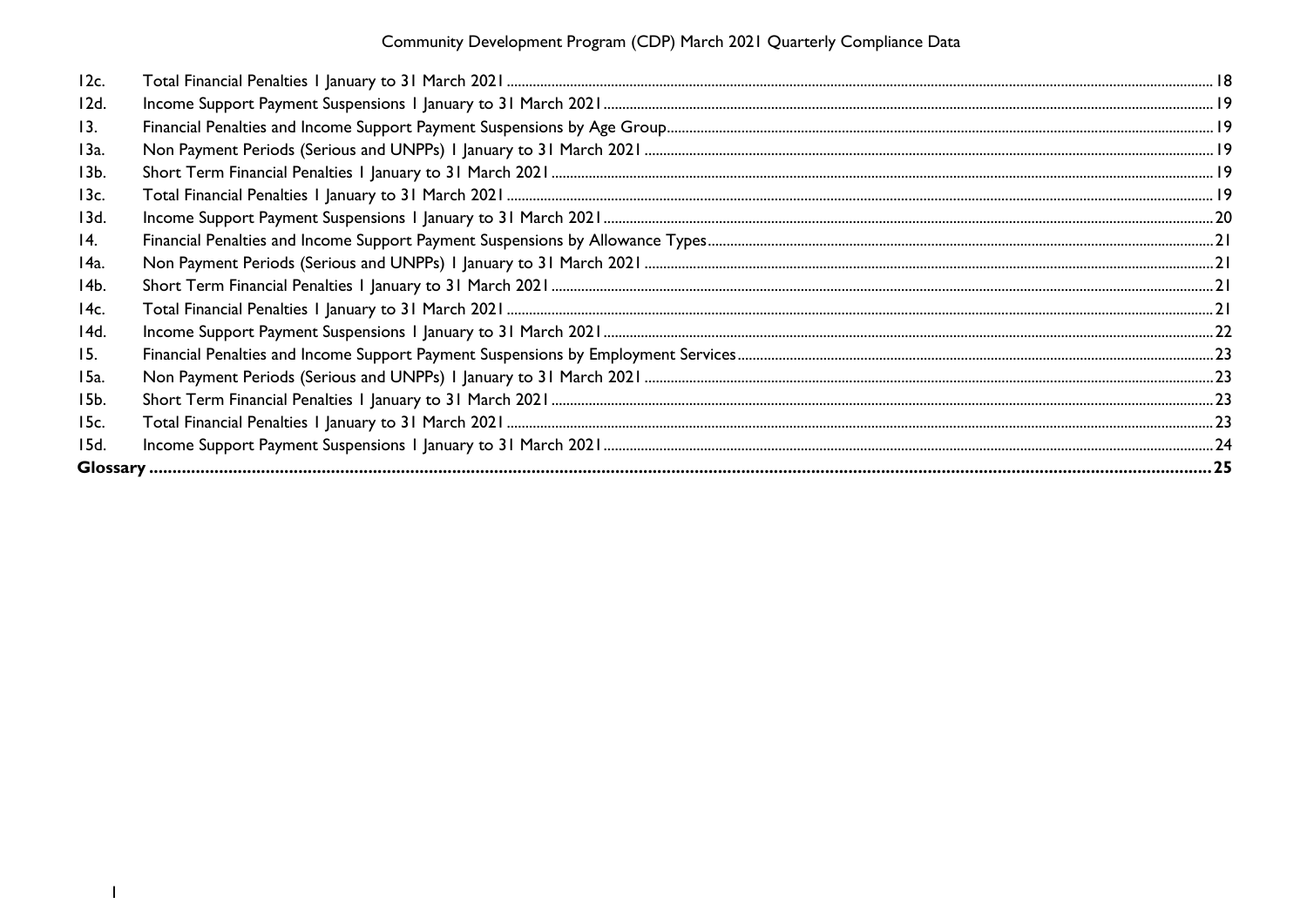The following tables contain compliance information for the Community Development Program (CDP), under the Job Seeker Compliance Framework (JSCF). This information has been produced continuously since the commencement of the CDP on 1 January 2015. From 1 January 2018, all job seekers in *jobactive*, Disability Employment Services and ParentsNext are subject to the Targeted Compliance Framework (TCF). The TCF does not apply to CDP.

Prior to 1 January 2018, this report contained a broader data set covering all employment programs under the JSCF. From 1 January 2018, this report contains CDP specific information only and is owned by the National Indigenous Australians Agency, based on data held in the CDP IT System by DESE on behalf of the NIAA.

TCF reporting is published separately by the Department of Education, Skills and Employment. Due to differences in the compliance frameworks, the information contained in this report is not directly comparable with any reporting undertaken for the TCF.

#### **Terms of use**

**The NIAA takes seriously its obligations to protect the personal information of those about whom it holds information. Information is published in accordance with the [NIAA Privacy Policy](https://www.niaa.gov.au/pmc/who-we-are/accountability-and-reporting/privacy-policy) .** 

**You may use this information to the extent permitted by, and provided that you comply with:**

- **• these terms of use**
- **• any additional terms and conditions as specified by the NIAA from time to time**
- **• any applicable obligations under the Privacy Act 1988**

**By accessing the information contained in this report, you:** 

- **• must not attempt to use this information to re-identify, or attempt to re-identify, any individual to whom the information relates;**
- **• must promptly notify the NIAA if you become aware that any individual can be identified from the information in the report, or as a result of publication of the report; and**
- **• if you become aware of the identity of any individual as a result of publication of the report, you must not use or disclose that information, for any reason, without the written approval of the NIAA.**

#### **Disclaimer**

**Whilst the NIAA makes all attempts to ensure the information contained in this report is accurate and current, the NIAA recommends that users exercise their own skill and care with respect to their use of these reports and that users carefully evaluate the accuracy, currency, completeness and relevance of the material in these reports for their purposes. The NIAA does not guarantee, and accepts no legal liability arising from or connected to, the accuracy, currency or completeness of any material contained in these reports.**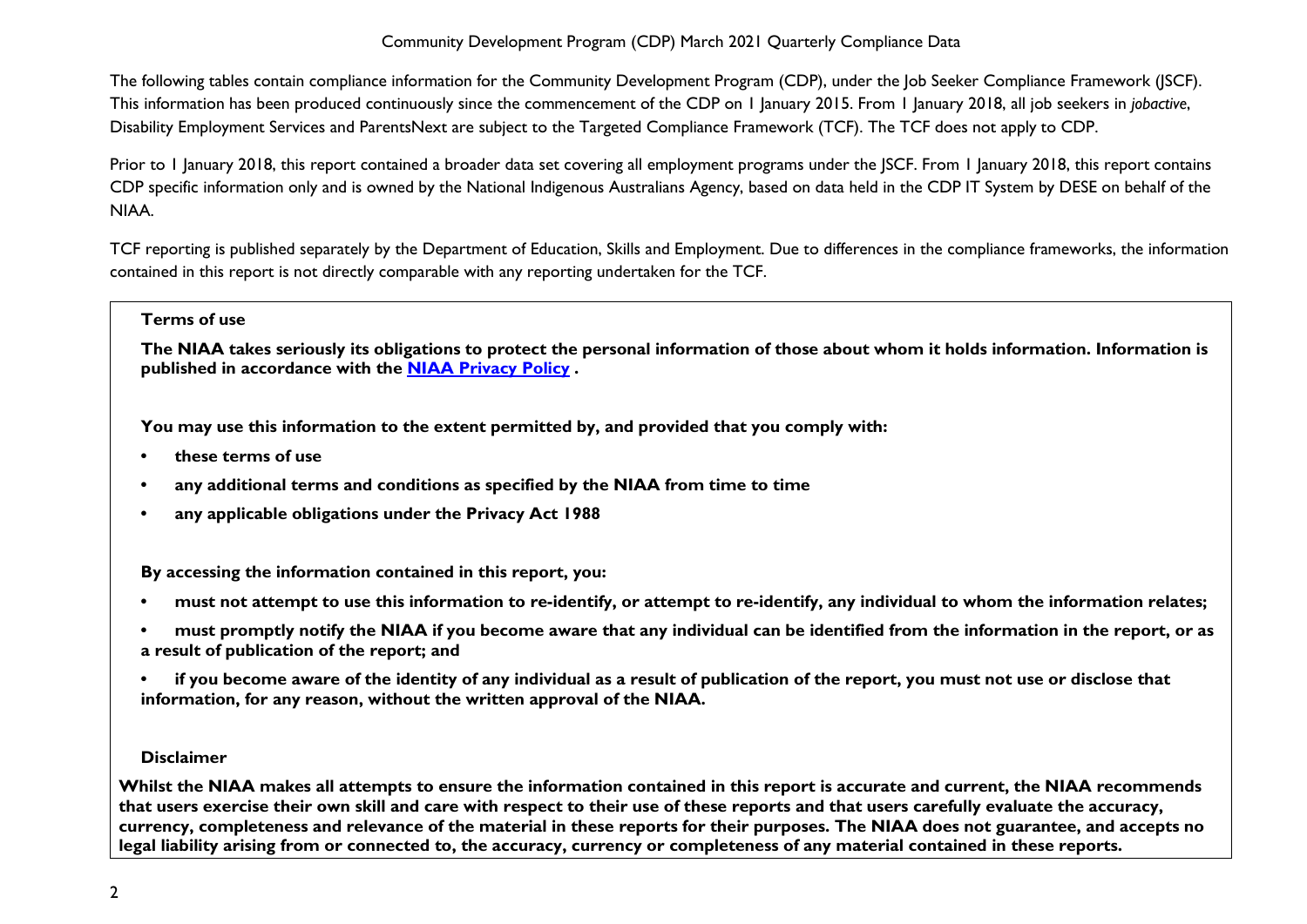# <span id="page-3-1"></span><span id="page-3-0"></span>**Part A**

# **1. Number of active job seekers and job seekers with a vulnerability indicator as at 31 March 2021**

| <b>Active CDP job seekers</b> | Number of CDP job seekers with a vulnerability<br>indicator | % of all CDP job seekers with a vulnerability<br>indicator |
|-------------------------------|-------------------------------------------------------------|------------------------------------------------------------|
| 35,718                        | 3,392                                                       | 9%                                                         |

'Active CDP job seekers' comprises 'Active job seekers' who currently need to use employment services or the Transition to Work (TTW) Service), as well as 'Other job seekers' who have a 'Temporary exemption', 'Reduced work capacity' or are undertaking an 'Approved activity' – refer to 'Glossary' for further explanation of these terms.

Note: TTW participants are not subject to the same job seeker compliance framework as other activity tested job seekers, therefore they are not included elsewhere in this report.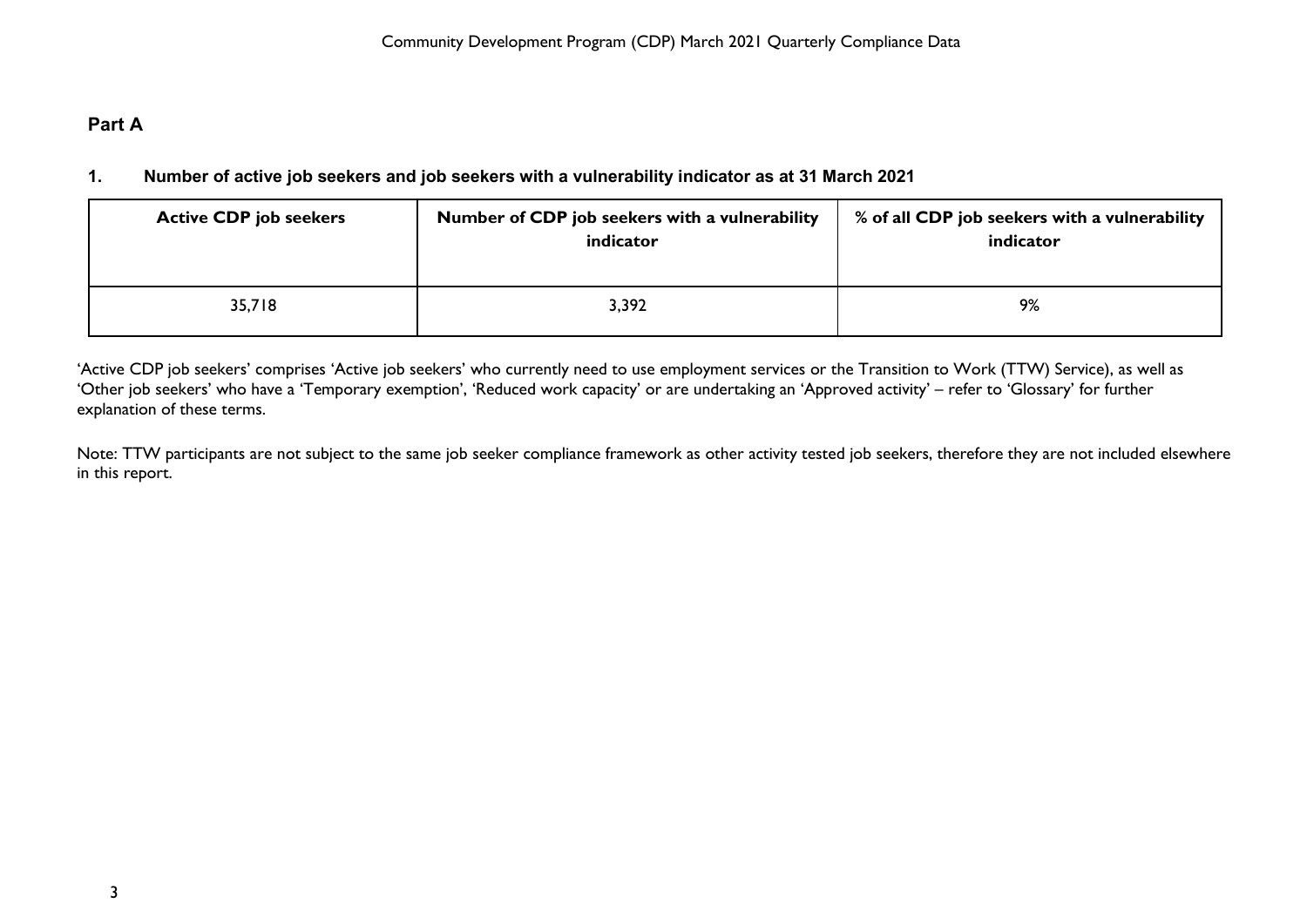## <span id="page-4-0"></span>**2. Attendance at Appointments**

<span id="page-4-1"></span>*2a. Attendance at Appointments with CDP employment services providers 1 January to 31 March 2021*

| <b>Attendance</b>                                  | <b>Number</b> | <b>Percent</b> |
|----------------------------------------------------|---------------|----------------|
| <b>Appointments attended</b>                       | 70,990        | 48%            |
| Appointments not attended - with a valid reason    | 36,767        | 25%            |
| Appointments not attended - with an invalid reason | 32,916        | 22%            |
| Appointments not attended - discretion             | 7,070         | 5%             |
| Appointments not attended - total                  | 76,753        | 52%            |
| <b>Total Appointments</b>                          | 147,743       | 100%           |

#### <span id="page-4-2"></span>*2b. Attendance at Re-engagement Appointments with CDP employment services providers 1 January to 31 March 2021*

| <b>Attendance</b>                                | <b>Number</b> | <b>Percent</b> |
|--------------------------------------------------|---------------|----------------|
| Appointments attended - total                    | 18,452        | 93%            |
| Appointments not attended with a valid reason    | 266           | 1%             |
| Appointments not attended with an invalid reason | 1,095         | 6%             |
| Appointments not attended - total                | 1,361         | 7%             |
| <b>Total Appointments</b>                        | 19,813        | 100%           |

This table includes re-engagement appointments where reconnection was required following a missed appointment with an employment services provider.

The "not attended" result of "Discretion" is not available to employment services providers for this type of appointment.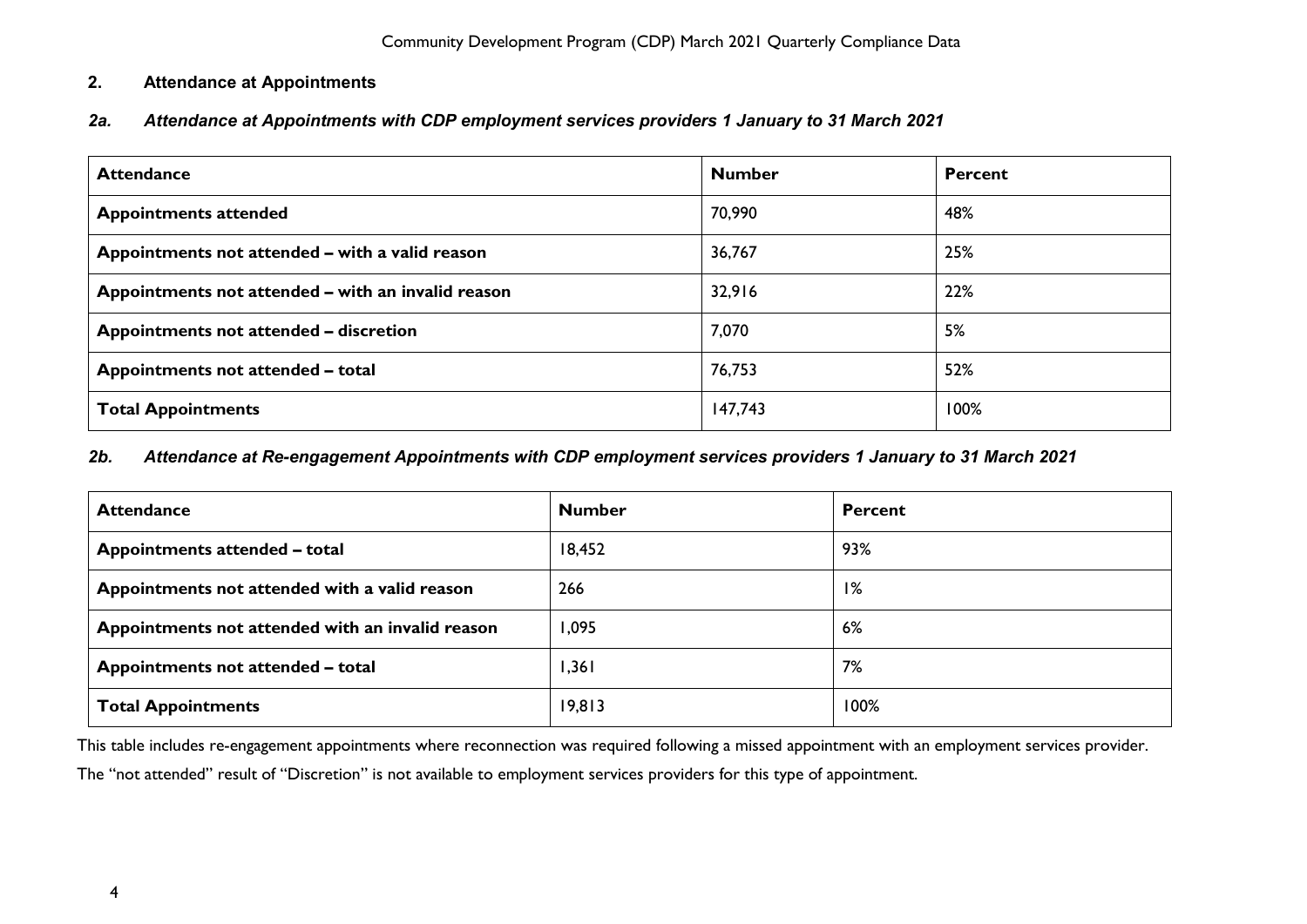#### <span id="page-5-0"></span>**3. Income Support payment suspensions for non-attendance at appointments/activities 1 January to 31 March 2021**

| Number of income support payment<br>suspensions for job seekers missing<br>appointment with their provider or third<br>party | Number of income support payment suspensions for job<br>seekers following disengagement from an activity | <b>Total Income Support Payment</b><br><b>Suspensions</b> |
|------------------------------------------------------------------------------------------------------------------------------|----------------------------------------------------------------------------------------------------------|-----------------------------------------------------------|
| 23,106                                                                                                                       | 8,034                                                                                                    | 31,140                                                    |

This table is a count of all participation payment suspensions applied as a result of providers submitting:

- − Non-Attendance Reports for non-attendance at a provider appointment (see note to Table 5); or
- − Participation Reports for non-attendance at a third party appointment (such as an initial appointment with a Work for the Dole Host or Skills for Employment and Education provider) or disengagement from an activity.

Where an income support payment suspension has started it will continue until it is lifted, which is usually when a job seeker attends the appointment.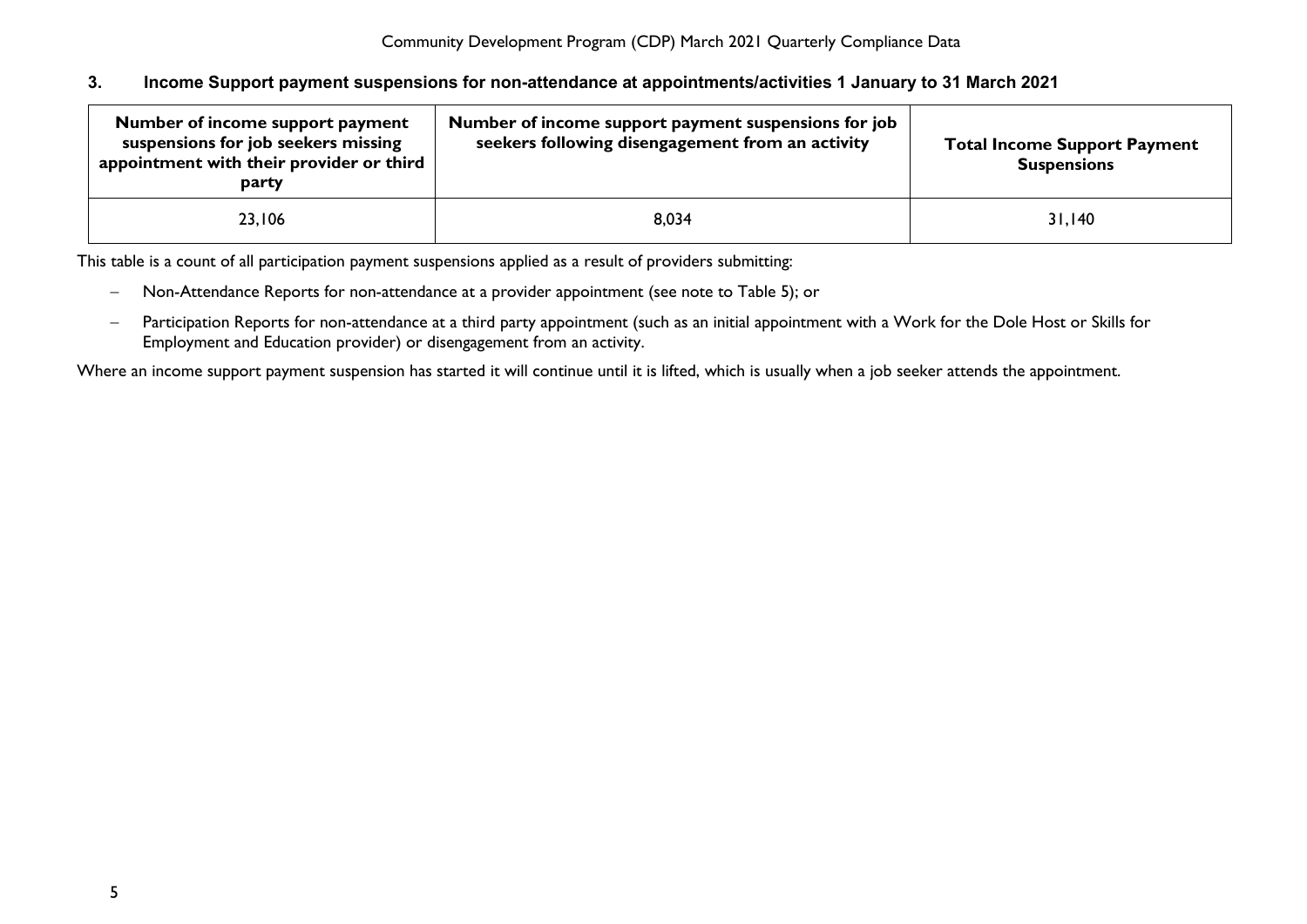#### <span id="page-6-0"></span>**4. Number of Non-Attendance Reports, Participation Reports and Provider Appointment Reports 1 January to 31 March 2021**

| Number of                     | Number of Non-Attendance Reports as a % of non- | <b>Number of Participation Reports and</b> |
|-------------------------------|-------------------------------------------------|--------------------------------------------|
| <b>Non-Attendance Reports</b> | attended appointments without a valid reason    | <b>Provider Appointment Reports</b>        |
| 31,229                        | 78.1%                                           | 48,062                                     |

Non-Attendance Reports may be used by providers, after first attempting to contact the job seeker, to report to Services Australia where a job seeker fails to attend a provider appointment without giving prior notice of a valid reason.

Once received by Services Australia, a Non-Attendance Report will trigger an income support payment suspension which will generally remain in place until the job seeker attends a re-engagement appointment. Submission of a Non-Attendance Report by a provider does not require Services Australia to investigate whether a participation failure has occurred.

"Number of Non-Attendance Reports as a % of non-attended appointments" is the number of submitted Non-Attendance Reports as a proportion of the number of provider appointments not attended during the quarter (excluding where the provider considered the job seeker had a reasonable excuse for their non-attendance – i.e. 'Valid Reason').

Provider Appointment Reports were introduced on 1 January 2015. A provider submits a Provider Appointment Report when they want Services Australia to investigate whether a 'Non-Attendance Failure' should be applied. In the above table, Provider Appointment Reports have been grouped with Participation Reports for Connection, Reconnection, No Show No Pay and Serious Failures for refusing to accept or commence in a suitable job (i.e. those Participation Reports which are directly submitted by providers to Services Australia for investigation).

Participation Reports can also be submitted for non-appointment related reasons. As such, the number of Provider Appointment Reports and Participation Reports is not expressed "as a percentage of non-attended appointments".

#### <span id="page-6-1"></span>**5. Reasons for providers reporting non-compliance to Services Australia 1 January to 31 March 2021**

| <b>Reasons</b>                                              | <b>Number</b> | <b>Percent</b> |
|-------------------------------------------------------------|---------------|----------------|
| Failure to attend provider appointment and<br>other reasons | 31,251        | 39%            |
| <b>Failure to attend activity</b>                           | 48,040        | 61%            |
| <b>Total for all reasons</b>                                | 79,291        | 100%           |

This table includes a count of all Non-Attendance Reports, Provider Appointment Reports and Participation Reports.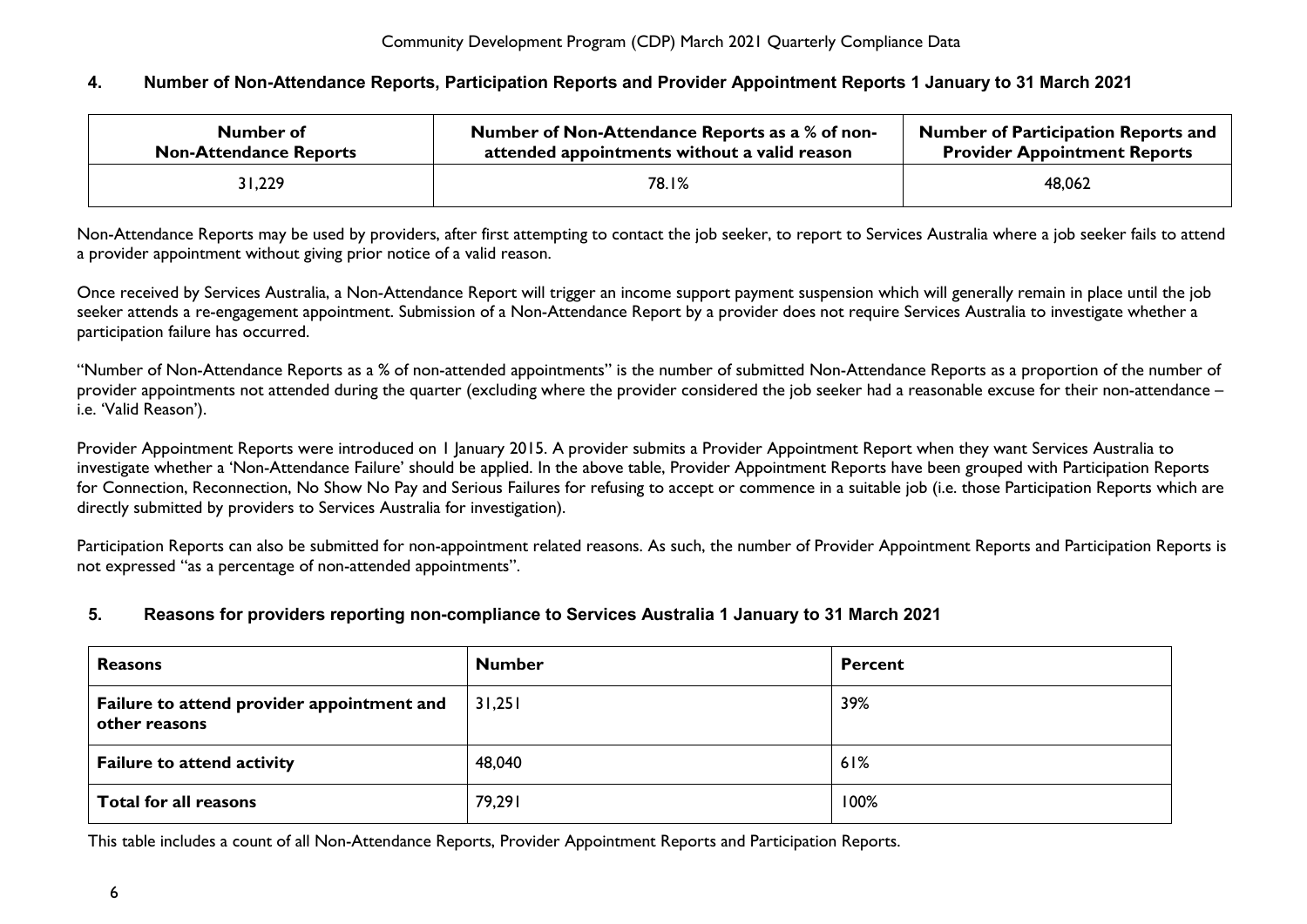## <span id="page-7-0"></span>**6. Services Australia responses to Provider Appointment Reports and Participation Reports**

## <span id="page-7-1"></span>*6a. Services Australia responses to Provider Appointment Reports and Participation Reports 1 January to 31 March 2021*

| <b>Responses to Provider Appointment and</b><br><b>Participation Reports</b> | <b>Number</b> | <b>Percent</b> |
|------------------------------------------------------------------------------|---------------|----------------|
| <b>Participation Failure imposed (Applied)</b>                               | 28,628        | $60\%$         |
| <b>Participation Failure not imposed (Rejected)</b>                          | 19,434        | 40%            |
| <b>Total reports</b>                                                         | 48,062        | 100%           |

Participation Reports and Provider Appointment Reports are rejected if Services Australia determines that the job seeker gave prior notice of a reasonable excuse for their failure to attend an appointment or had a reasonable excuse but was unable to give prior notice. Although Non-Attendance Reports are also used to report non-compliance and can be found to be invalid (for example, the job seeker was not on payment at the time of their non-attendance), Services Australia is not required to determine whether or not the job seeker had a reasonable excuse for their non-attendance because no participation failure can be applied. For this reason, Non-Attendance Reports, which are used to report non-attendance at provider appointments, are not included in this table because they do not result in a Participation Failure under the compliance framework and simply delay a job seeker's income support payment rather than resulting in a penalty.

Figures for "Participation Failure imposed" may differ from figures for "Total Failures" in Table 9a because the above table only includes failures that are reported via a Provider Appointment Report or Participation Report from a provider; that is, Non-Attendance Failures, Connection, Reconnection, No Show No Pay, and Serious Failures for refusing to accept or commence in a suitable job. Provider Appointment Reports and Participation Reports are not directly submitted for Serious Failures due to persistent non-compliance as these are determined following a Comprehensive Compliance Assessment (CCA). Unemployment Non Payment Periods (UNPPs) are also excluded from the table as the majority of UNPPs are initiated by Services Australia prior to the job seeker commencing in employment services. Table 10 includes Serious Failures for persistent non-compliance as well as UNPPs.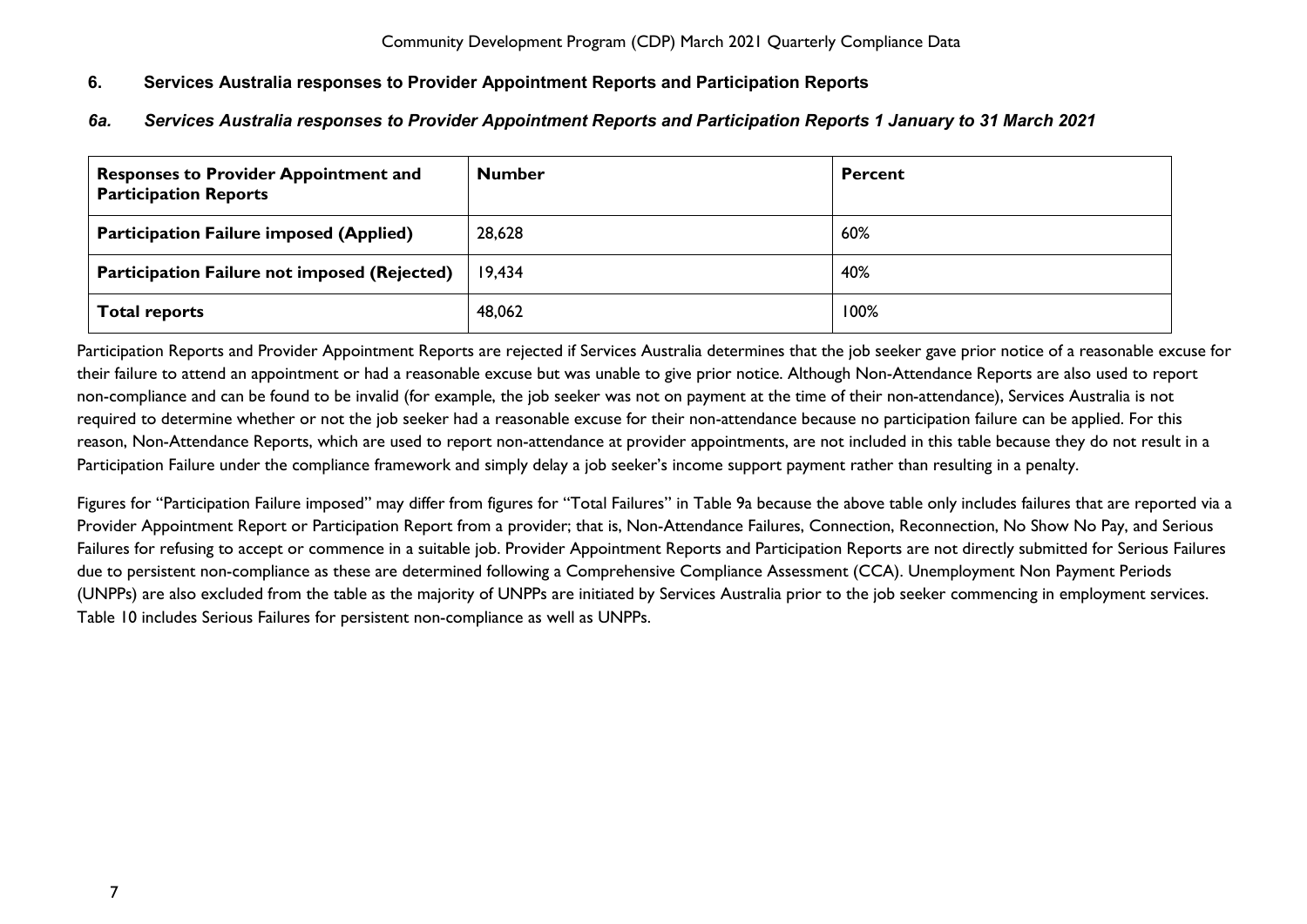# <span id="page-8-0"></span>*6b. Participation Failures applied by Services Australia due to unacceptable reasons given by job seekers for non-attendance 1 January to 31 March 2021*

| <b>Reason Participation Failure Applied</b>                 | <b>Number Participation Failures</b> | % of All Participation Failures Applied |
|-------------------------------------------------------------|--------------------------------------|-----------------------------------------|
| Job seeker error                                            |                                      | 0%                                      |
| Manageable or unproven medical issue                        |                                      | 0%                                      |
| Job seeker chose not to participate                         | 0                                    | 0%                                      |
| Job seeker denied being notified                            |                                      | 0%                                      |
| Foreseeable or unacceptable activity prevented compliance   | 0                                    | 0%                                      |
| Personal matter                                             | 0                                    | 0%                                      |
| Transport difficulties - insufficient to prevent compliance | 0                                    | 0%                                      |
| Cultural/ language issues                                   | $\Omega$                             | 0%                                      |
| Job seeker considered work offered was unsuitable           | $\Omega$                             | 0%                                      |
| No reason offered                                           | 0                                    | 0%                                      |
| Reason not recorded                                         | 30                                   | $<$ $\frac{1}{6}$                       |
| Reasonable excuse but no prior notice                       | 28,598                               | 100%                                    |
| <b>Total</b>                                                | 28,628                               | 100%                                    |

This table breaks down the data included in the "Participation Failure imposed' column of the previous overview table by the reason the job seeker gave for their failure. Reasons are recorded where the failure is for non-attendance at appointments with Services Australia, third party appointments, with employers or for nonattendance at activities.

Non-Attendance Reports, which are used to report non-attendance at provider appointments, are not included in this table because they do not result in a Participation Failure under the compliance framework and simply delay a job seeker's income support payment rather than resulting in a penalty. Because of this, the job seeker's reason for non-attendance is not sought or recorded by Services Australia

Services Australia is required under legislation to determine each case on its merits and to consider whether or not the job seeker's personal circumstances affected their ability to comply or to give prior notice of their inability to comply for each incidence of non-attendance. This table gives the types of excuses that job seekers provided to Services Australia and which Services Australia did not accept as reasonable in the specific circumstances of each case. In these instances, Services Australia decision-maker has determined that the circumstances described by the job seeker did not impact sufficiently on the job seeker's capacity to attend the appointment or activity at the scheduled time or there is no evidence to support the job seeker's reason for non-attendance or failure to give prior notice.

Note: Discrepancies may occur between the sum of component percentages and the total percentage, due to rounding.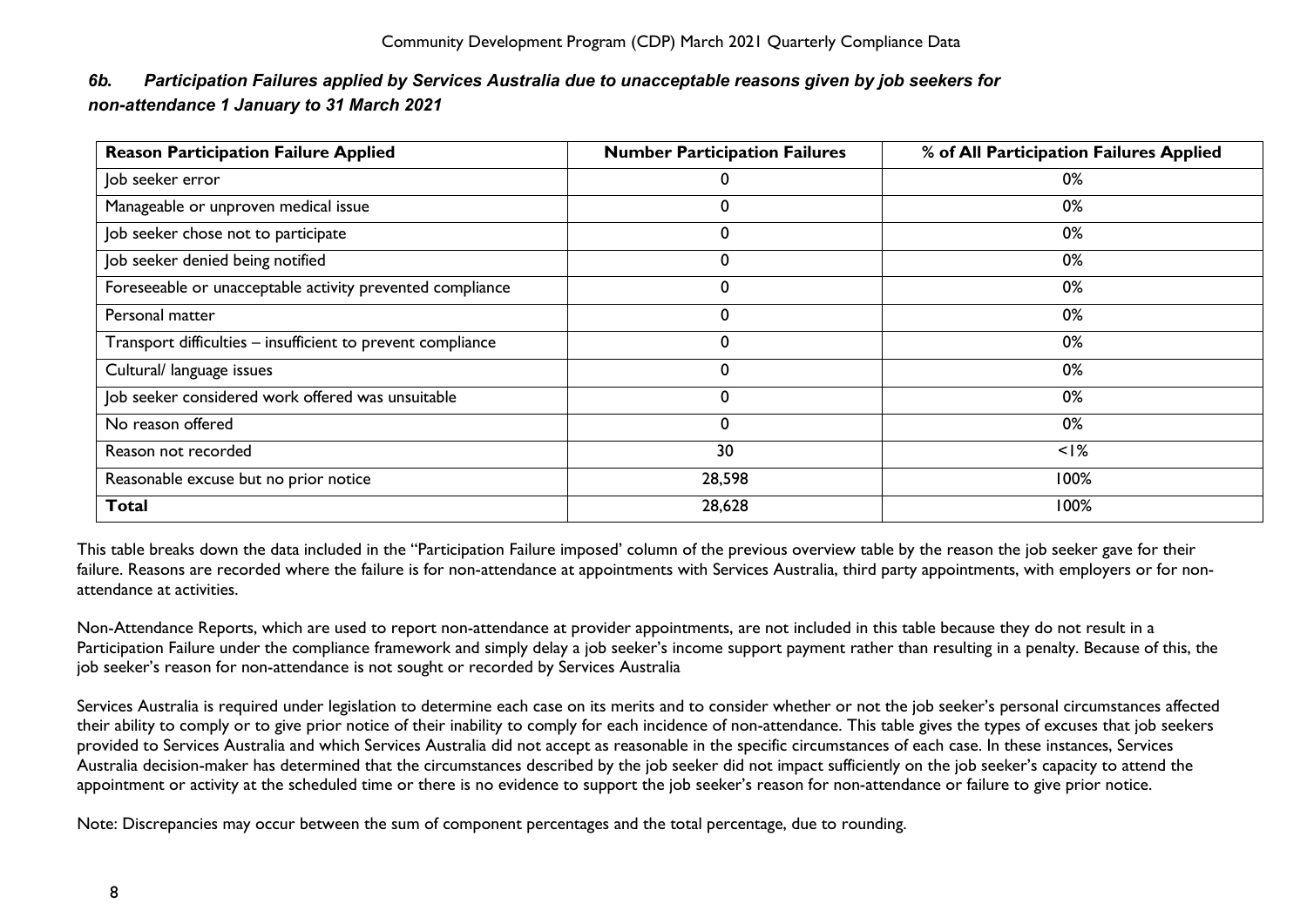<span id="page-9-0"></span>

| 6c. | Services Australia reasons for applying Provider Appointment Reports or Participation Reports 1 January to |
|-----|------------------------------------------------------------------------------------------------------------|
|     | 31 March 2021                                                                                              |

| Prior notice of reasonable excuse for non-<br>attendance required | <b>Number</b> | <b>Percent</b> |
|-------------------------------------------------------------------|---------------|----------------|
| Prior notice not given - reasonable excuse                        | 28,598        | 100%           |
| Prior notice not given - no reasonable<br>excuse                  | $\mathbf 0$   | 0%             |
| Prior notice given or not relevant, but no<br>reasonable excuse   | 30            | $<$ $1\%$      |
| <b>Total Applied</b>                                              | 28,628        | 100%           |

Where a job seeker is unable to attend an appointment or activity they must give prior notice of their reason for not being able to attend, where it is reasonable to expect them to do so. If they fail to do so, a penalty may be applied regardless of the reason for non-attendance. Job seekers can therefore have penalties applied where:

- − they failed to give prior notice of a reasonable excuse for not attending an appointment or activity;
- − they gave prior notice but their excuse was not accepted by Services Australia as reasonable; or
- − where there was no requirement to give prior notice (because the failure did not relate to attendance for example, a failure to enter into a Job Plan) but the job seeker had no reasonable excuse for their action.

Non-Attendance Reports, which are used to report non-attendance at provider appointments (which constitute the bulk of appointment types) are not included in this table because they do not result in a Participation Failure under the compliance framework. Instead they delay a job seeker's income support payment rather than result in a penalty. Because of this, whether or not the job seeker had a reasonable excuse is not investigated or recorded by Services Australia.

Since 1 January 2015, a provider will submit a Provider Appointment Report if they want to recommend to Services Australia that a penalty be applied for the job seeker's non-attendance. Services Australia will investigate the job seeker's non-compliance and determine if a Non-Attendance Failure should be applied.

Note: Discrepancies may occur between the sum of component percentages and the total percentage, due to rounding.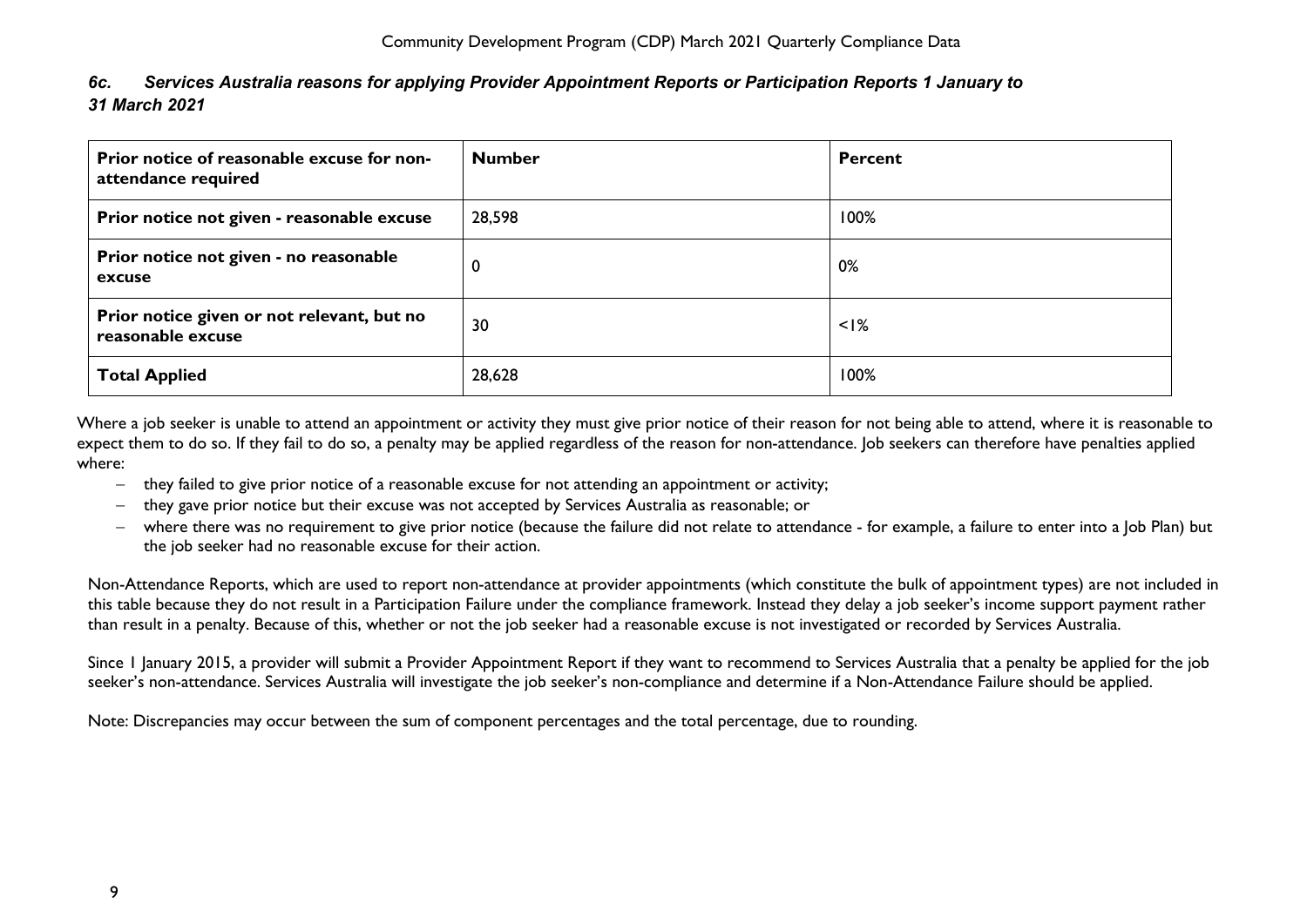<span id="page-10-0"></span>

| 6d. Services Australia reasons for rejecting Provider Appointment Reports and Participation Reports 1 January to |
|------------------------------------------------------------------------------------------------------------------|
| 31 March 2021                                                                                                    |

| <b>Reasons for rejecting Provider Appointment</b><br>and Participation Reports                                       | <b>Number</b> | <b>Percent</b> |
|----------------------------------------------------------------------------------------------------------------------|---------------|----------------|
| Job seeker had reasonable excuse                                                                                     | 9,785         | 50%            |
| <b>Procedural errors: All types</b>                                                                                  | 9,649         | 50%            |
| Procedural errors relating to sub-category<br>"Nature of requirements"                                               | 2,582         | 13%            |
| Procedural errors relating to sub-category<br>"Notifying requirements"                                               | 1,237         | 7%             |
| Procedural errors relating to sub-category<br>"Submitting Provider Appointment Reports<br>and Participation Reports" | 5,830         | 30%            |
| <b>Total Rejections</b>                                                                                              | 19,434        | 100%           |

Non-Attendance Reports, which are used to report non-attendance at provider appointments where no prior notice of a valid reason was given, are not included in this table because they do not result in a Participation Failure under the compliance framework. Instead they delay a job seeker's income support payment rather than result in a penalty. Because of this, whether or not the job seeker had a reasonable excuse is not investigated or recorded by Services Australia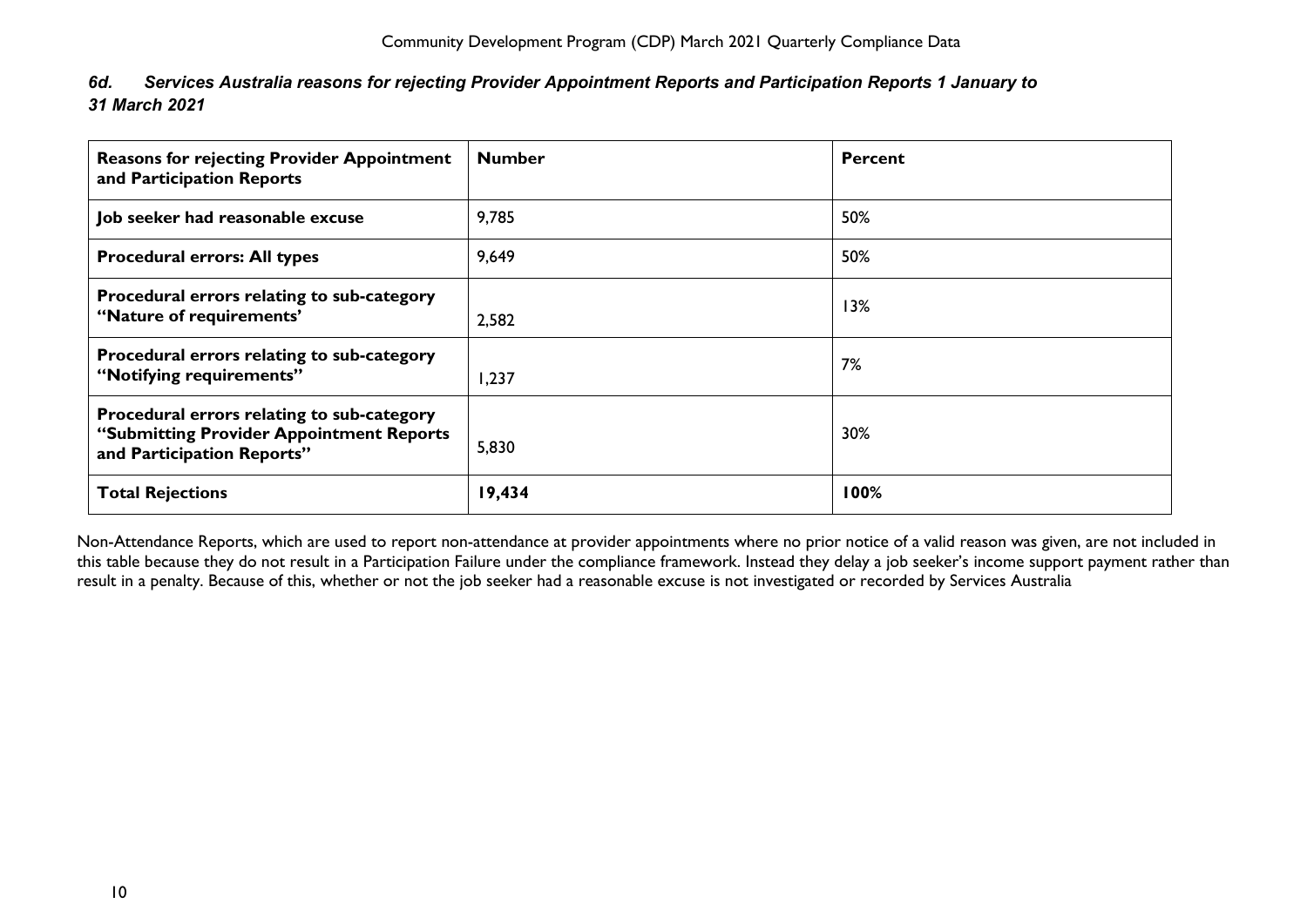<span id="page-11-0"></span>

| 6e. Services Australia reasons for rejecting Provider Appointment Reports and Participation Reports: Reasonable Excuse |
|------------------------------------------------------------------------------------------------------------------------|
| 1 January to 31 March 2021                                                                                             |

| Reasonable excuse              | <b>Percent</b> |
|--------------------------------|----------------|
| Medical reason - A             | 3.4%           |
| Medical reason - B             | 3.0%           |
| Other acceptable activity      | 18.0%          |
| <b>Personal crisis</b>         | 5.8%           |
| <b>Caring responsibilities</b> | 4.0%           |
| <b>Homelessness</b>            | $20$           |
| <b>Transport difficulties</b>  | NP             |
| Cultural/language issues       | 5.2%           |
| Other                          | 8.9%           |

Percentages in this table represent the proportion of all Provider Appointment Reports and Participation Reports rejected. Each row equals the "Total reasonable excuse" percentage, rather than adding up to 100%. Discrepancies may occur between the sum of component percentages and the total percentage, due to rounding.

Medical reason A – means that a medical reason prevented the job seeker from complying with the requirement but the job seeker did not provide specific evidence relating to the particular incident.

Medical reason B – means that a medical reason prevented the job seeker from complying with the requirement and the job seeker provided specific evidence relating to the particular incident.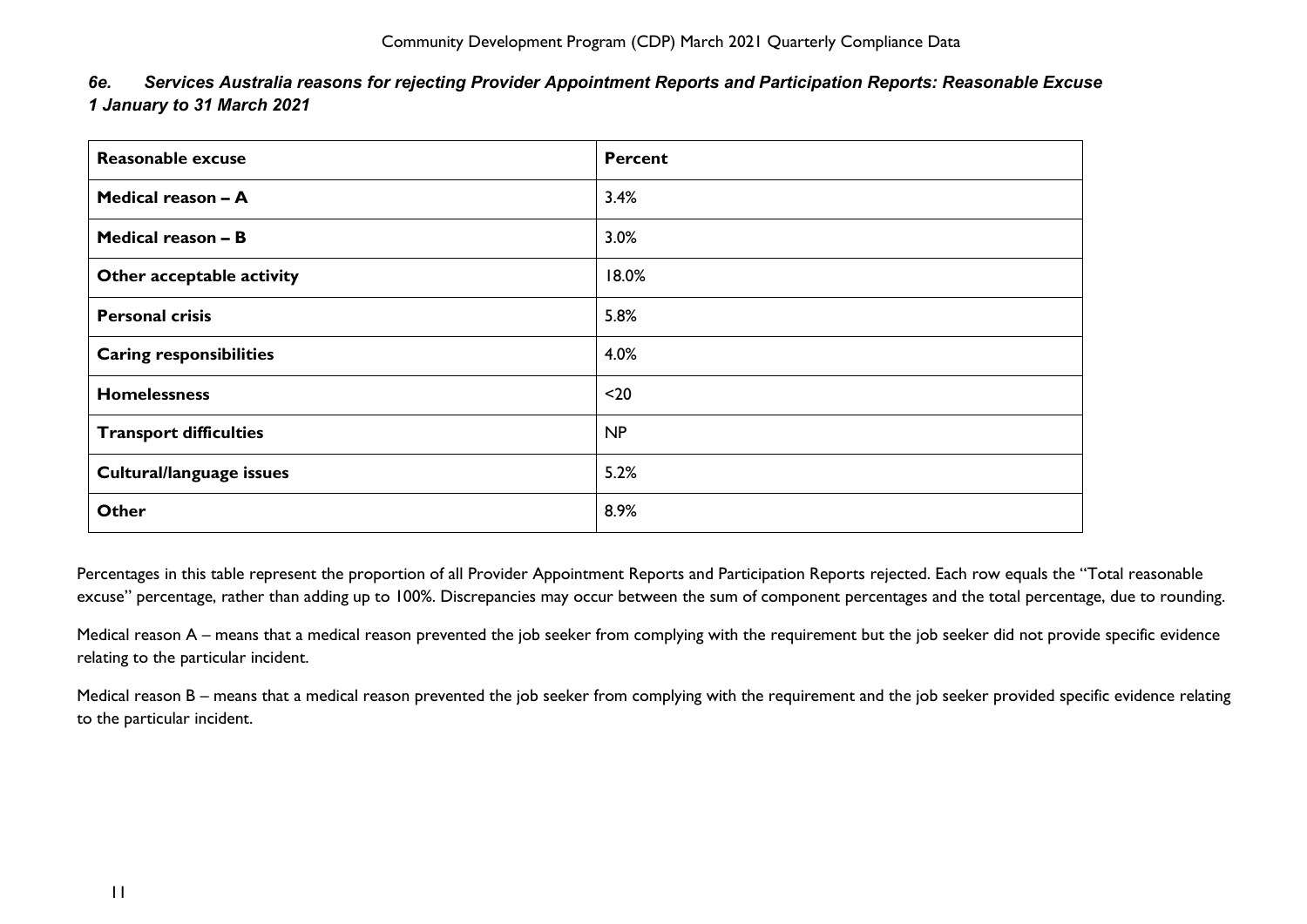| <b>Number of PRs, NARs or PARs per</b><br>job seeker | Number of all job seekers | % of all job seekers | % of PRs, NARs or PARs |
|------------------------------------------------------|---------------------------|----------------------|------------------------|
| 0                                                    | 15,582                    | 43.6%                | N/A                    |
|                                                      | 6,892                     | 19.3%                | 9.7%                   |
|                                                      | 3,790                     | 10.6%                | 10.7%                  |
|                                                      | 2,576                     | 7.2%                 | 10.9%                  |
|                                                      | 1,854                     | 5.2%                 | 10.5%                  |
| $5+$                                                 | 5,024                     | 14.1%                | 58.2%                  |
| <b>Total</b>                                         | 35,718                    | 100%                 | 100%                   |

## <span id="page-12-0"></span>**7. Number of Compliance Reports Submitted per job seeker over past 12 months (as at 31 March 2021)**

This table shows the number and percentage of job seekers who have not been reported for non-compliance and the number and percentage that have been reported, either through a Participation Report, Non-Attendance Report and/or Provider Appointment Report, on one or multiple occasions.

A Provider Appointment Report must be preceded by a Non-Attendance Report; however, every Non-Attendance Report may not result in a Provider Appointment Report being submitted by a provider. When a Provider Appointment Report is submitted, the preceding Non-Attendance Report is not counted in the table above.

"Number of all job seekers" and "% of all job seekers" indicates the total number and proportion of all job seekers as at 31 March 2021 who received the specified number of Participation Reports, Provider Appointment Reports and/or Non-Attendance Reports over the preceding twelve months.

"% of PRs, NARs, or PARs" indicates the percentage of Participation Reports, Provider Appointment Reports and Non-Attendance Reports submitted in relation to each particular cohort of job seekers at 31 March 2021 during the preceding twelve month period (e.g. 58.2 per cent of all compliance reports submitted between 1 April 2020 and 31 March 2021 were submitted in relation to those job seekers who, as at 31 March 2021, had received five or more Participation Reports, Provider Appointment Reports and/or Non-Attendance Reports during the previous 12 months).

Note: Discrepancies may occur between the sum of component percentages and the total percentage, due to rounding.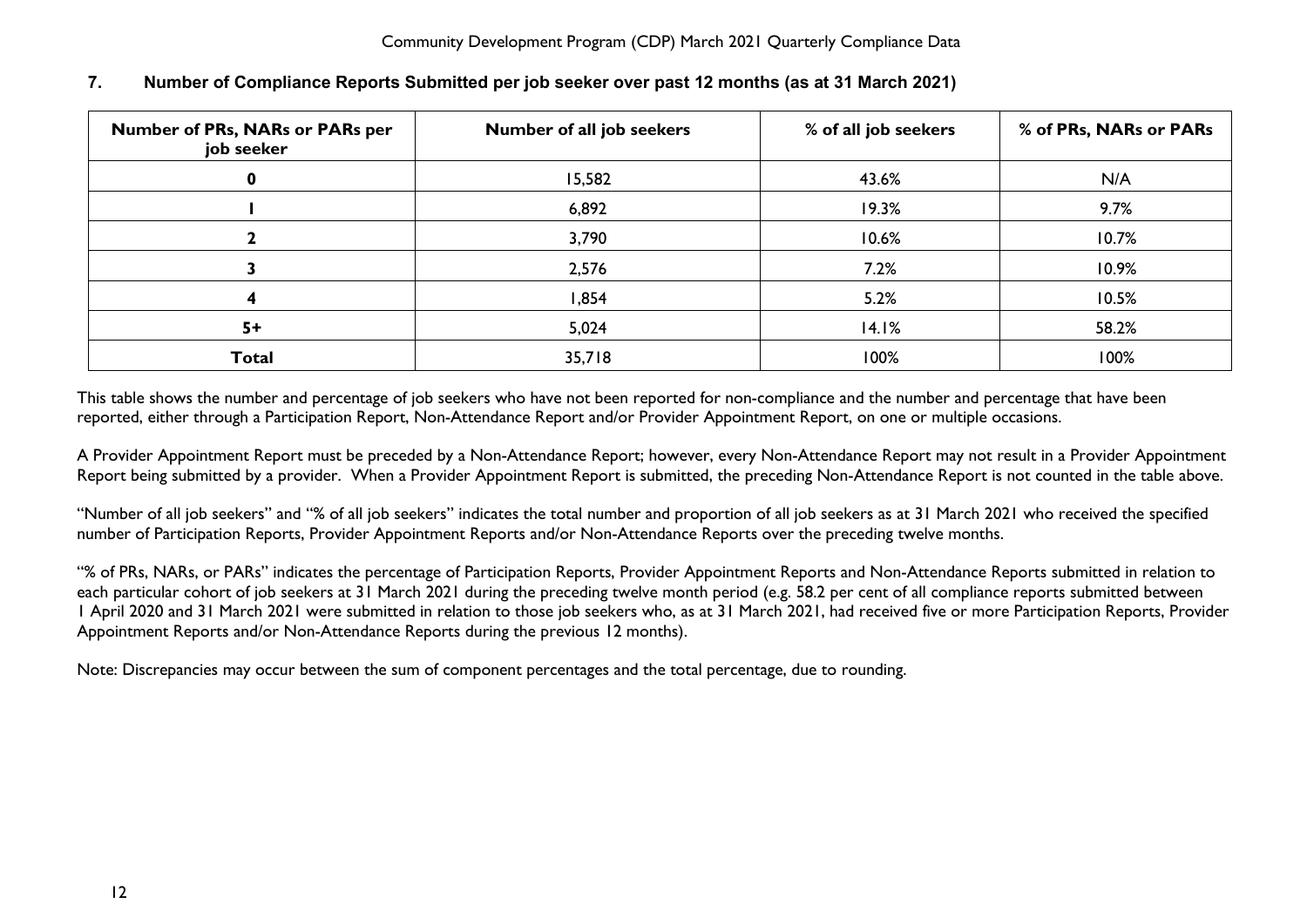#### <span id="page-13-0"></span>**8. Number of Participation Failures Applied**

| <b>Number of Participation Failures</b> | Number of job seekers with a Participation Failure | % of activity tested job seekers at 31 March 2021 |
|-----------------------------------------|----------------------------------------------------|---------------------------------------------------|
| l January to 31 March 2021              | applied in past 12 months, as at 31 March 2021     | with a Participation Failure in past 12 months    |
| 30,763                                  | 7,799                                              | 21.8%                                             |

"Number of Participation Failures" shown include applied Connection, Reconnection, No Show No Pay failures, Non-Attendance failures, and Serious Failures for persistent non-compliance or failing to accept or commence in a suitable job.

Participation Failures are applied where Services Australia has assessed a Participation Report or a Provider Appointment Report and has determined under social security law that the job seeker did not have a reasonable excuse. Services Australia then records the Participation Failure on the job seeker's record and this may or may not result in the application of a financial penalty, depending on the failure type.

Non-Attendance Reports, like Participation Reports, are a mechanism for providers to report non-compliance. However, Services Australia does not consider reasonable excuse before actioning Non-Attendance Reports and they do not result in the application of a Participation Failure or penalty (only income support payment suspension). Unemployment Non Payment Periods (UNPPs) are also excluded from the table as the majority of UNPPs are initiated by Services Australia prior to a job seeker commencing in employment services.

Figures for "Number of Participation Failures" during the quarter above may differ from the figures for "Participation Failures imposed" in Table 6a, as Table 6a does not include Serious Failures for persistent non-compliance.

"Number of job seekers with a Participation Failure applied in past 12 months" indicates the total number of job seekers as at 31 March 2021 who had at least one Participation Failure applied over the preceding twelve months.

The "% of job seekers with a Participation Failure applied in past 12 months" figure gives the "Number of job seekers with a Participation Failure applied in past 12 months" figure as a proportion of all activity tested job seekers at that point in time (i.e. 31 March 2021).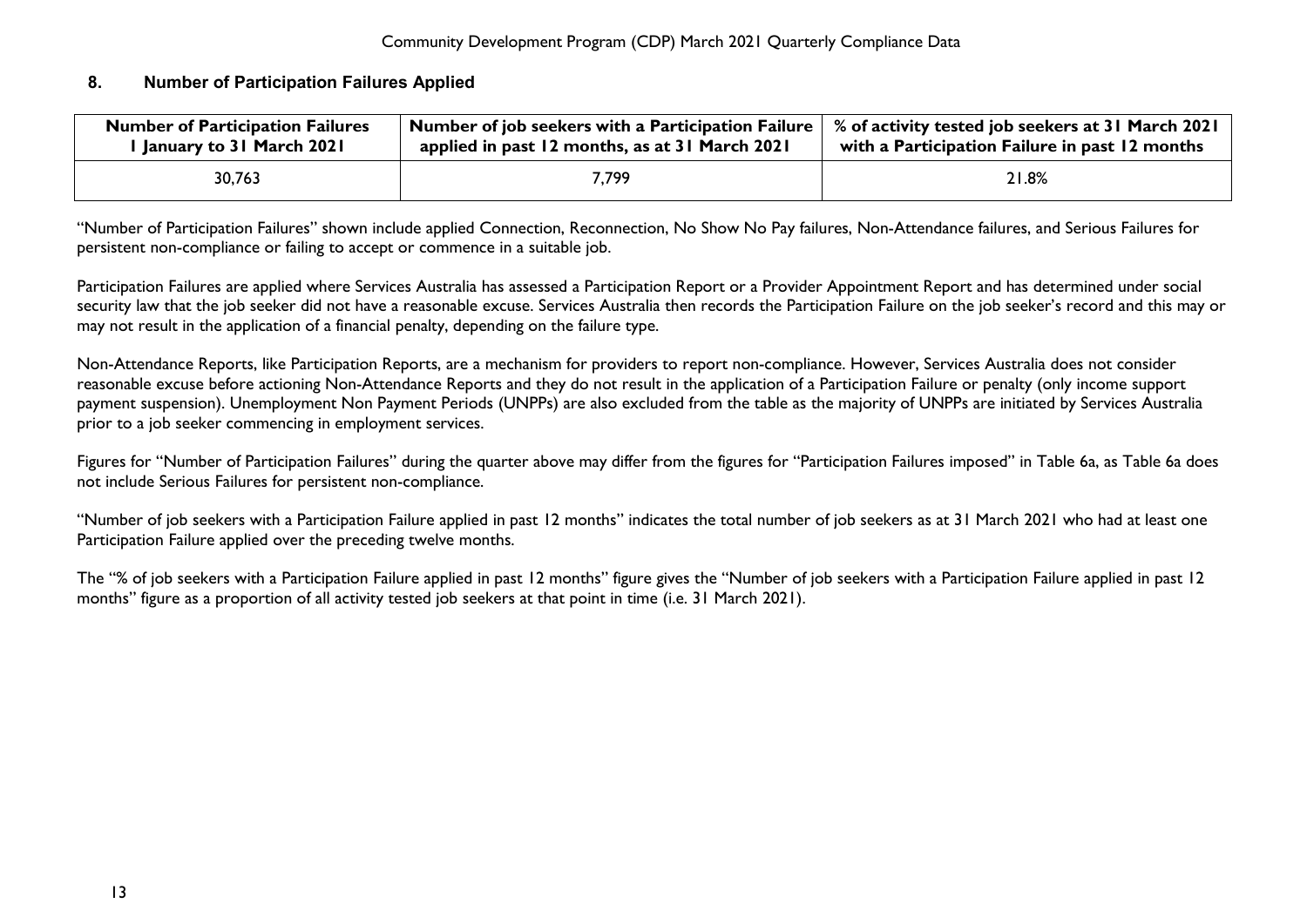## <span id="page-14-1"></span><span id="page-14-0"></span>**9. Types of Participation Failures**

#### *9a***.** *Types of Participation Failures 1 January to 31 March 2021*

| <b>Reason</b> | <b>Connection</b><br><sup>=</sup> ailures | Reconnection<br><sup>=</sup> ailures | <b>Non-Attendance Failures</b> | No Show No Pay<br><b>Failures</b> | <b>Serious Failures</b> | <b>Total Failures</b> |
|---------------|-------------------------------------------|--------------------------------------|--------------------------------|-----------------------------------|-------------------------|-----------------------|
| Number        | <b>NP</b>                                 | <b>NP</b>                            | <b>NP</b>                      | <b>NP</b>                         | 2,136                   | 30,763                |

"Total Failures" above includes applied Connection failures, Reconnection failures, Non-Attendance failures, No Show No Pay failures, and Serious Failures for refusing to accept or commence a suitable job, and for persistent non-compliance following a CCA. Unemployment Non Payment Periods (UNPPs) are excluded as the majority of UNPPs are initiated by Services Australia prior to the job seeker commencing in employment services. For further explanation of the various failure types refer to the Glossary.

## <span id="page-14-2"></span>*9b. Types of Participation Failures: Serious Failures^ 1 January to 31 March 2021*

| Total Serious<br>Failures <sup>^^</sup> |
|-----------------------------------------|
| No.                                     |
| 2,136                                   |

^ Services Australia undertake a CCA before determining if a job seeker has persistently failed to comply with their activity test requirements.

A number of matters, set out in the *Social Security (Administration) (Persistent Non-compliance) (Employment) Determination 2015 (No. 1),* assist decision makers in deciding whether a job seeker has been persistently non-compliant.

^^Total serious failures includes persistent non-compliance, refused suitable job and did not commence suitable job.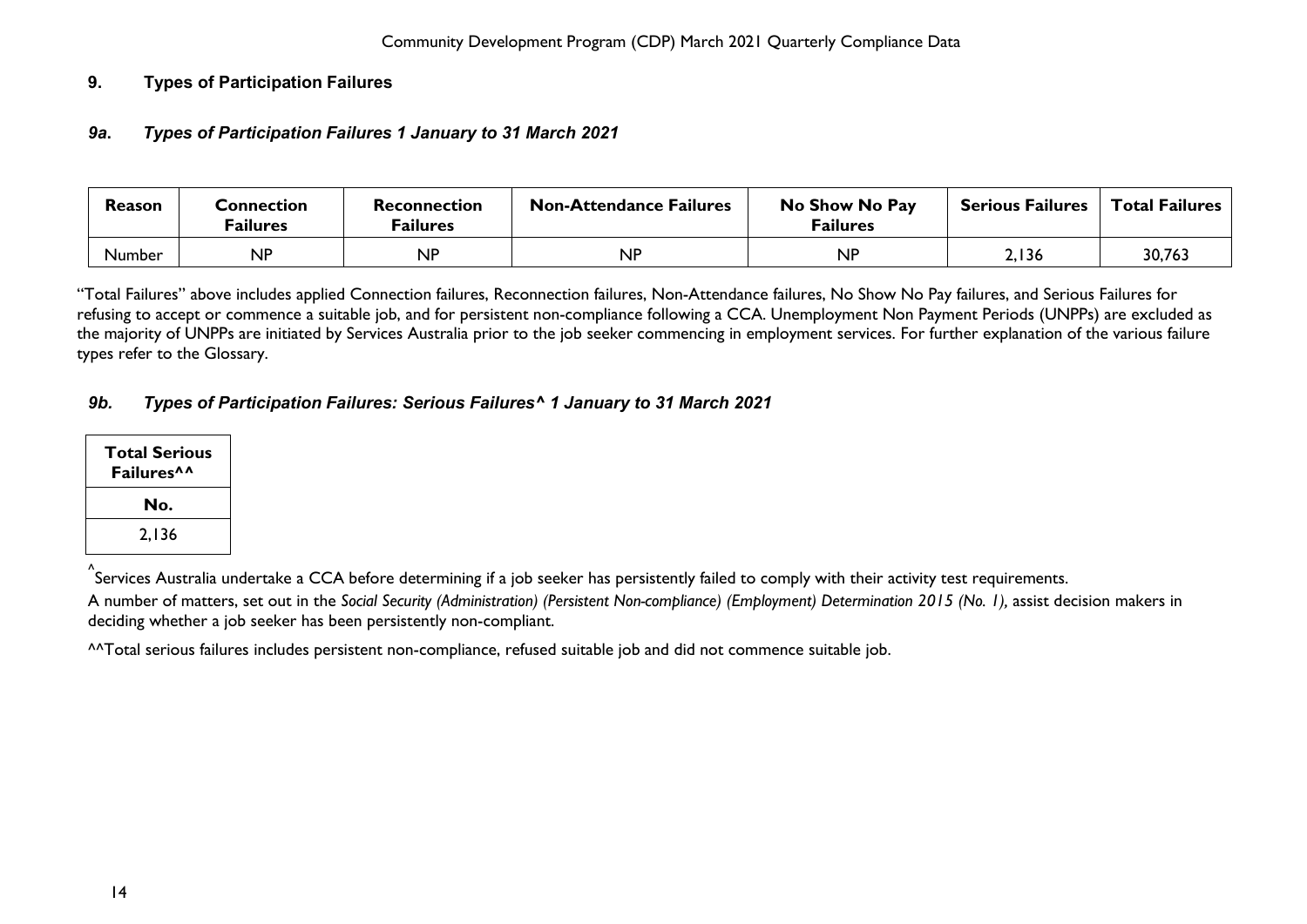<span id="page-15-0"></span>

| 10. | Sanctions for Serious Failures and Unemployment Non-Payment Periods 1 January to 31 March 2021 |  |  |  |  |
|-----|------------------------------------------------------------------------------------------------|--|--|--|--|
|-----|------------------------------------------------------------------------------------------------|--|--|--|--|

| <b>Serious Failures</b>                                         | <b>Number</b> | <b>Percent</b> |
|-----------------------------------------------------------------|---------------|----------------|
| <b>Non-payment Period</b>                                       | <b>NP</b>     | <b>NP</b>      |
| <b>Financial Penalty waived - Compliance</b><br><b>Activity</b> | 1,822         | 85%            |
| <b>Financial Penalty waived - Financial Hardship</b>            | $20$          | <b>NP</b>      |
| <b>Total</b>                                                    | 2,139         | 100%           |

"Serious Failures and Unemployment Non-Payment Periods" shown are for refusing to accept or commence a suitable job, persistent non-compliance following a CCA, leaving a job voluntarily or dismissal due to misconduct.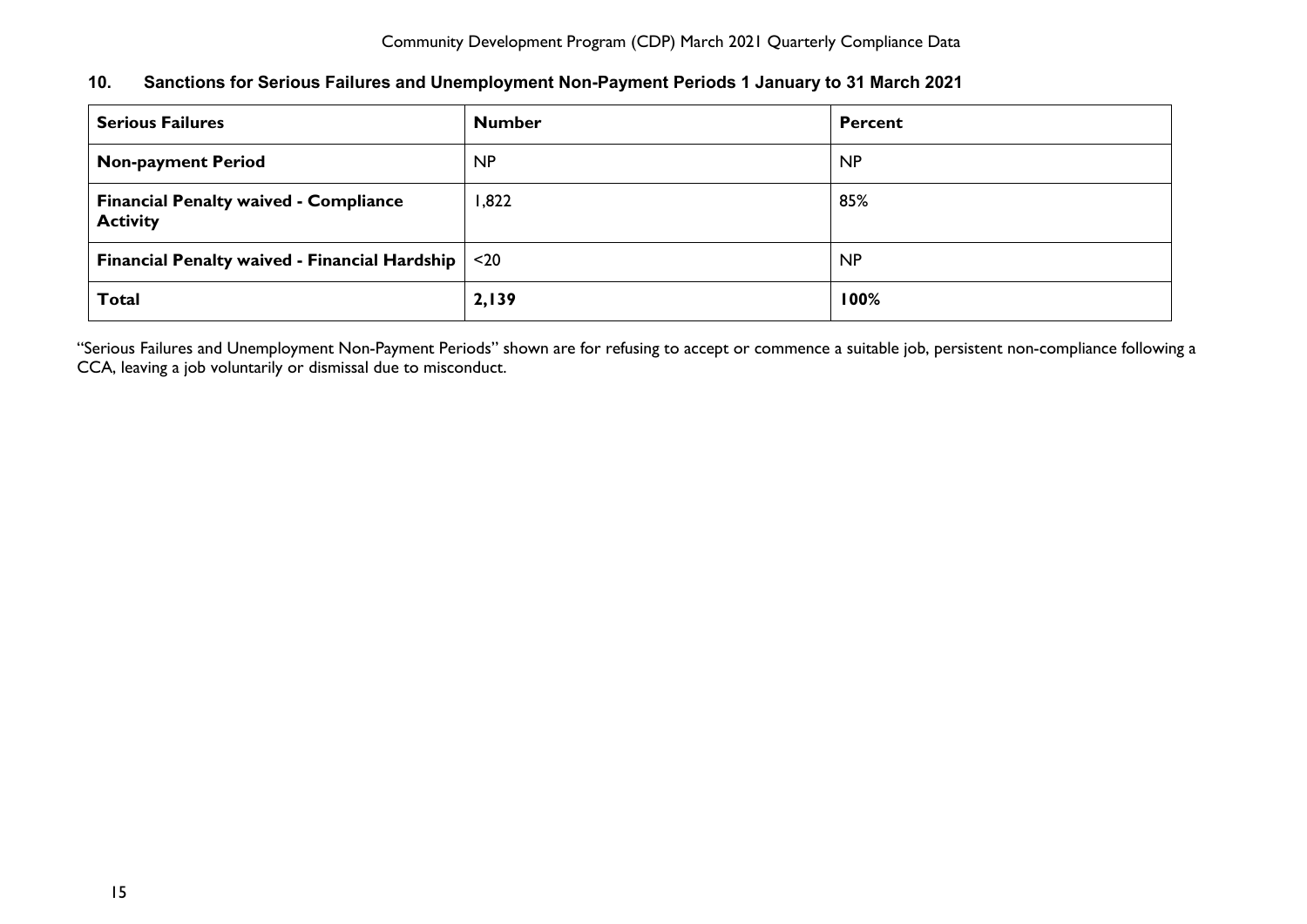# <span id="page-16-1"></span><span id="page-16-0"></span>**Part B**

#### **11. Financial Penalties and Income Support Payment Suspensions by Gender**

#### <span id="page-16-2"></span>*11a. Non Payment Periods (Serious and UNPPs) 1 January to 31 March 2021*

| $^\mathsf{!}$ Non Payment Periods (Serious and<br>UNPP <sub>s</sub> ) | <b>Male</b> | Male % | Female | <b>Female</b> % | Total | Total % | <b>Financial</b><br><b>YTD</b> | <b>Financial</b><br><b>YTD%</b> |
|-----------------------------------------------------------------------|-------------|--------|--------|-----------------|-------|---------|--------------------------------|---------------------------------|
| <b>Sub Total NPPs</b>                                                 | ,356        | 63.39% | 783    | 36.61%          | 2,139 | 100.00% | 2,437                          | 100.00%                         |

#### <span id="page-16-3"></span>*11b. Short Term Financial Penalties 1 January to 31 March 2021*

| <b>Short Term Financial Penalties (Non-</b><br><sup>1</sup> Attendance, Reconnection and NSNP) | Male | Male % | Female | Female % | $\tau$ otal | Total % | Financial | <b>Financial</b><br><b>YTD%</b> |
|------------------------------------------------------------------------------------------------|------|--------|--------|----------|-------------|---------|-----------|---------------------------------|
| Sub Total Short Term Financial Penalties                                                       |      | 59.83% | 1,498  | 40.17%   | 28,625      | 100.00% | 35,110    | 100.00%                         |

#### <span id="page-16-4"></span>*11c***.** *Total Financial Penalties 1 January to 31 March 2021*

| Male   | Male % | <b>Female</b> | <b>Female</b> % | Total  | Total % | <b>Financial</b><br>YTD | <b>Financial</b><br>YTD% |
|--------|--------|---------------|-----------------|--------|---------|-------------------------|--------------------------|
| 18,483 | 60.08% | 2,281         | 39.92%          | 30,764 | 100.00% | 37,547                  | 100.00%                  |

Unemployment non-payment periods are generally for eight weeks. However, a person who has received Relocation Assistance to take up a job and voluntarily leaves this job without a reasonable excuse, or is dismissed for misconduct within the first six months, may be subject to a non-payment penalty period of 12 weeks. This penalty may also be applied if the job seeker accepts the job and relocates but does not commence employment.

Appointment related failures comprise of financial penalties for non-attendance at a provider or Services Australia (including CCA) appointment. Reconnection failures for not entering into a Job Plan can be applied when a job seeker does not attend an appointment with their provider then refuses to enter into a Job Plan at their re-engagement appointment. This refusal represents the job seeker's first refusal to enter into a Job Plan.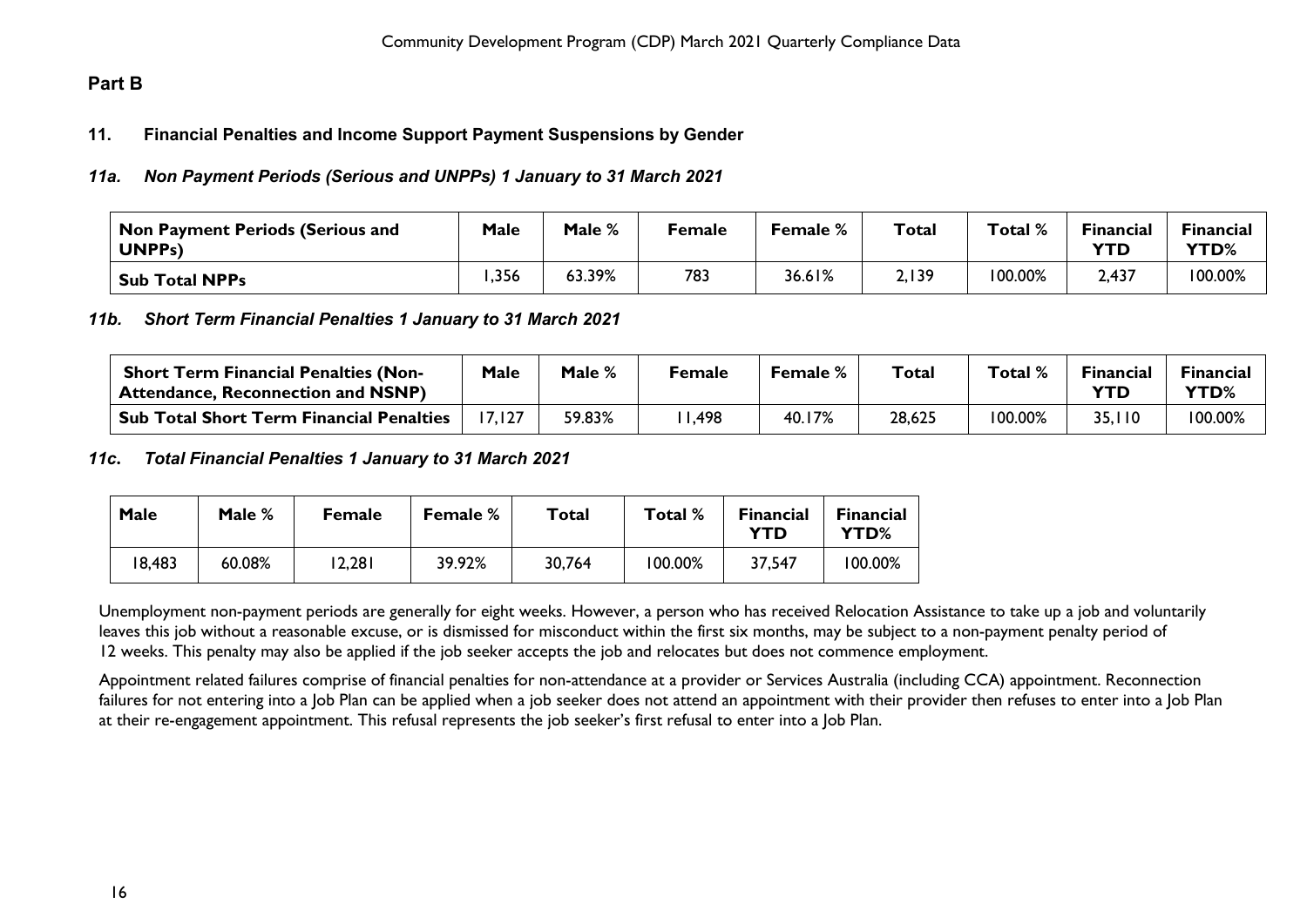# <span id="page-17-0"></span>*11d. Income Support Payment Suspensions 1 January to 31 March 2021*

| Income Support payment suspensions                                   | Male   | Male % | <b>Female</b> | <b>Female %</b> | Total  | Total % | <b>Financial</b><br><b>YTD</b> | <b>Financial</b><br>YTD% |
|----------------------------------------------------------------------|--------|--------|---------------|-----------------|--------|---------|--------------------------------|--------------------------|
| Income support payment suspension -<br>non-attendance at appointment | 13,213 | 42.43% | 9,893         | 31.77%          | 23,106 | 74.20%  | 32,319                         | 75.84%                   |
| Income support payment suspension -<br>disengagement from activity   | 4,836  | 15.53% | 3,198         | 10.27%          | 8,034  | 25.80%  | 10,295                         | 24.16%                   |
| <b>Total Income Support payment</b><br>suspensions                   | 18,049 | 57.96% | 13,091        | 42.04%          | 31,140 | 100.00% | 42,614                         | 100.00%                  |

Income support payment suspensions are applied when a job seeker fails to attend an appointment with their employment services provider and a Non-Attendance Report is submitted, or when a job seeker disengages from an activity and their provider indicates on a No Show No Pay Participation Report that they wish to discuss this with the job seeker.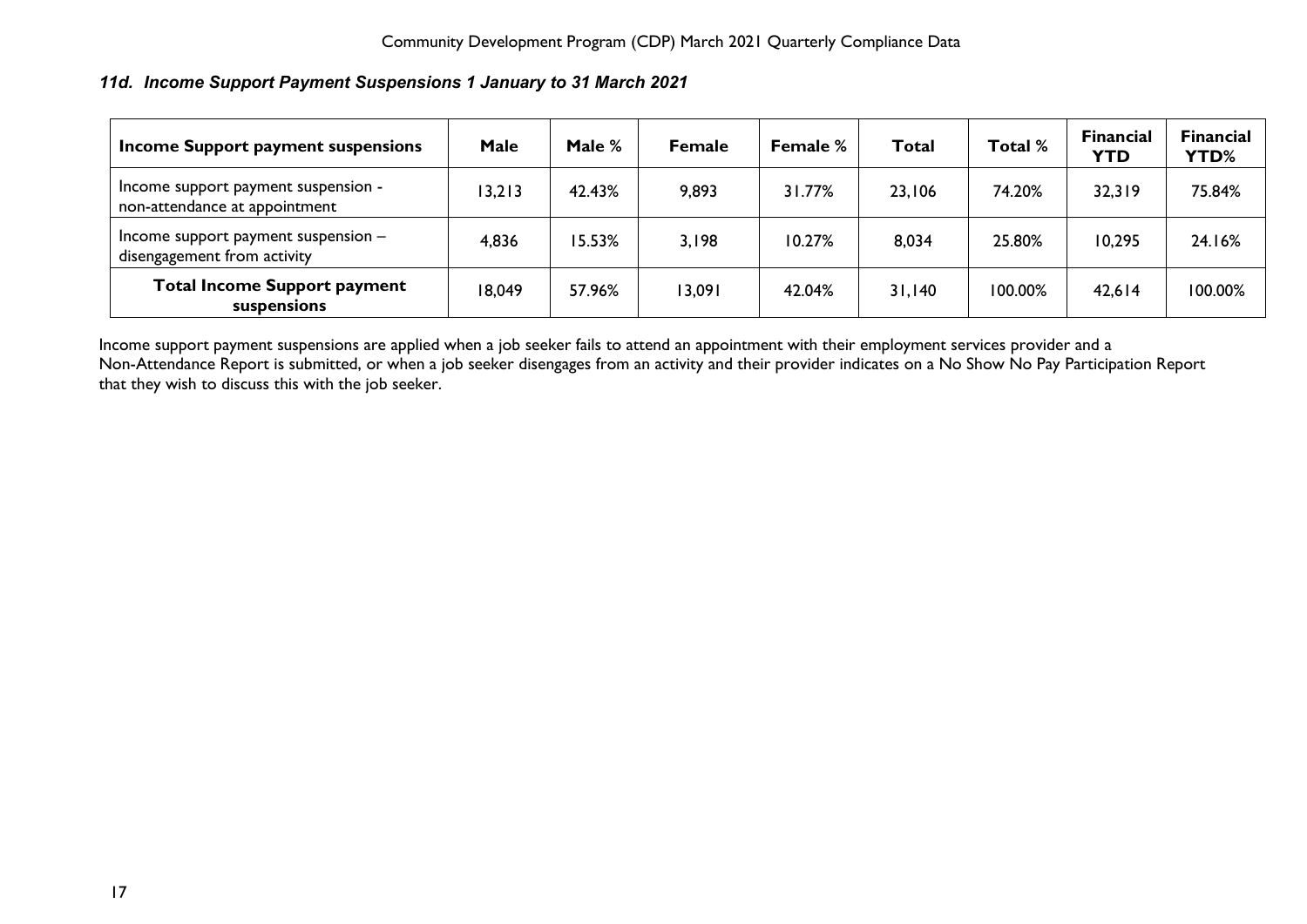# <span id="page-18-0"></span>**12. Financial Penalties and Income Support Payment Suspensions by Indigenous Status**

# <span id="page-18-1"></span>*12a. Non Payment Periods (Serious and UNPPs) 1 January to 31 March 2021*

| <b>Non Payment Periods (Serious and</b><br>UNPPs) | Indigenous | Indigenous<br>% | Non-<br>Indigenous | Non-<br>Indigenous<br>$\mathsf{o}$ | <b>Total</b> | Total % | <b>Financial</b><br>YTD | Financial<br>YTD% |
|---------------------------------------------------|------------|-----------------|--------------------|------------------------------------|--------------|---------|-------------------------|-------------------|
| <b>Sub Total NPPs</b>                             | ΝP         | <b>NP</b>       | <20                | <b>NP</b>                          | 2,139        | 100.00% | 2,437                   | 100.00%           |

## <span id="page-18-2"></span>*12b. Short Term Financial Penalties 1 January to 31 March 2021*

| <b>Short Term Financial Penalties (Non-</b><br><b>Attendance, Reconnection and NSNP)</b> | Indigenous | Indigenous<br>℅ | Non-<br>Indigenous | Non-<br><b>Indigenous</b> | <b>Total</b> | Total % | <b>Financial</b><br><b>YTD</b> | <b>Financial</b><br><b>YTD%</b> |
|------------------------------------------------------------------------------------------|------------|-----------------|--------------------|---------------------------|--------------|---------|--------------------------------|---------------------------------|
| <b>Sub Total Short Term Financial</b><br><b>Penalties</b>                                | 27,947     | 97.63%          | 678                | 2.37%                     | 28,625       | 100.00% | 35,110                         | 100.00%                         |

## <span id="page-18-3"></span>*12c. Total Financial Penalties 1 January to 31 March 2021*

| Indigenous | Indigenous<br>% | Non-<br><b>Indigenous</b> | Non-<br>Indigenous | Total  | Total % | <b>Financial</b><br>YTD | <b>Financial</b><br>YTD% |
|------------|-----------------|---------------------------|--------------------|--------|---------|-------------------------|--------------------------|
| 30,069     | 97.74%          | 695                       | 2.26%              | 30,764 | 100.0%  | 37,547                  | 100.00%                  |

Unemployment non-payment periods are generally for eight weeks. However, a person who has received Relocation Assistance to take up a job and voluntarily leaves this job without a reasonable excuse, or is dismissed for misconduct within the first six months, may be subject to a non-payment penalty period of 12 weeks. This penalty may also be applied if the job seeker accepts the job and relocates but does not commence employment.

Appointment related failures comprise of financial penalties for non-attendance at a provider or Services Australia (including CCA) appointment.

Reconnection failures for not entering into a Job Plan can be applied when a job seeker does not attend an appointment with their provider then refuses to enter into a Job Plan at their re-engagement appointment. This refusal represents the job seeker's first refusal to enter into a Job Plan.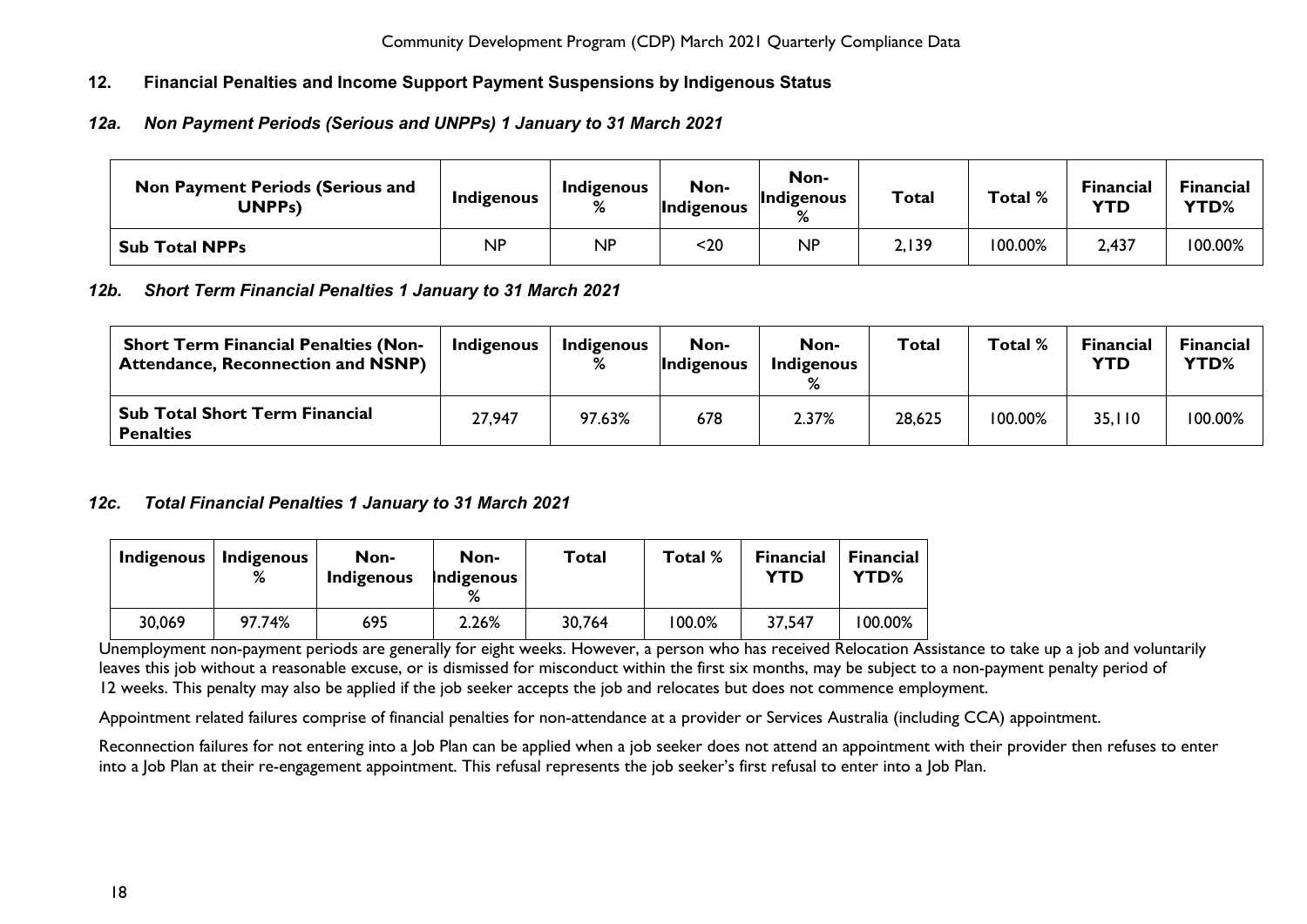## <span id="page-19-0"></span>*12d. Income Support Payment Suspensions 1 January to 31 March 2021*

| Income support payment suspensions                                   | Indigenous | <b>Indigenous</b><br>% | Non-<br>Indigenous | Non-<br>Indigenous<br>% | <b>Total</b> | Total % | <b>Financial</b><br><b>YTD</b> | <b>Financial</b><br>YTD% |
|----------------------------------------------------------------------|------------|------------------------|--------------------|-------------------------|--------------|---------|--------------------------------|--------------------------|
| Income support payment suspension<br>- non-attendance at appointment | 21,010     | 67.47%                 | 2,096              | 6.73%                   | 23,106       | 74.20%  | 32,319                         | 75.84%                   |
| Income support payment suspension<br>- disengagement from activity   | 7,622      | 24.48%                 | 412                | .32%                    | 8,034        | 25.80%  | 10,295                         | 24.16%                   |
| <b>Total Income Support payment</b><br>suspensions                   | 28,632     | 91.95%                 | 2,508              | 8.05%                   | 31,140       | 100.00% | 42,614                         | 100.00%                  |

Income support payment suspensions are applied when a job seeker fails to attend an appointment with their employment services provider and a Non-Attendance Report is submitted, or when a job seeker disengages from an activity and their provider indicates on a No Show No Pay Participation Report that they wish to discuss this with the job seeker.

#### <span id="page-19-1"></span>**13. Financial Penalties and Income Support Payment Suspensions by Age Group**

## <span id="page-19-2"></span>*13a. Non Payment Periods (Serious and UNPPs) 1 January to 31 March 2021*

| Non Payment Periods (Serious and<br>UNPPs) | <b>Under</b> | $-30$<br>21 | $31 - 40$ | $41 - 54$ | $55 +$ | <b>Total</b> | <b>Financial</b><br>YTD | <b>Financial</b><br>YTD% |
|--------------------------------------------|--------------|-------------|-----------|-----------|--------|--------------|-------------------------|--------------------------|
| <b>Sub Total NPPs</b>                      | 236          | 902         | 567       | 410       | 24     | 2,139        | 2,437                   | 100.00%                  |

## <span id="page-19-3"></span>*13b. Short Term Financial Penalties 1 January to 31 March 2021*

<span id="page-19-4"></span>

| <b>Short Term Financial Penalties (Non-</b><br><b>Attendance, Reconnection and NSNP)</b> | <b>Under</b> | $21 - 30$ | $31 - 40$ | $41 - 54$ | $55 +$ | Total  | <b>Financial</b><br><b>YTD</b> | <b>Financial</b><br>YTD% |
|------------------------------------------------------------------------------------------|--------------|-----------|-----------|-----------|--------|--------|--------------------------------|--------------------------|
| <b>Sub Total Short Term Financial</b><br><b>Penalties</b>                                | 3,983        | 10,954    | 7,770     | 5,477     | 44 I   | 28,625 | 35,110                         | 100.00%                  |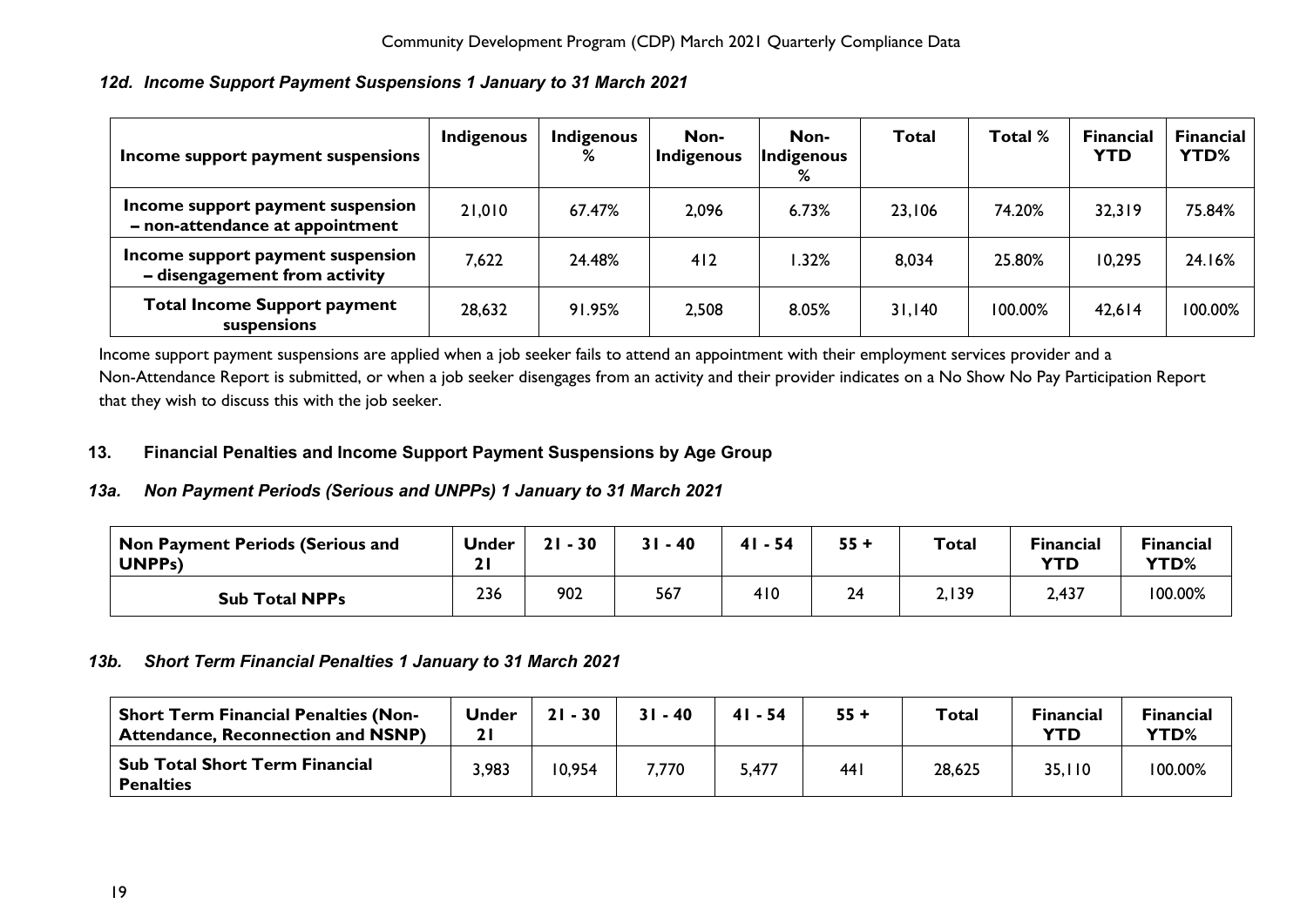## *13c. Total Financial Penalties 1 January to 31 March 2021*

| Under 21 | $21 - 30$ | $31 - 40$ | $41 - 54$ | $55 +$ | Total  | <b>Financial</b><br>YTD | <b>Financial</b><br>YTD% |
|----------|-----------|-----------|-----------|--------|--------|-------------------------|--------------------------|
| 4,219    | 1,856     | 8,337     | 5,887     | 465    | 30,764 | 37,547                  | 100.00%                  |

Unemployment non-payment periods are generally for eight weeks. However, a person who has received Relocation Assistance to take up a job and voluntarily leaves this job without a reasonable excuse, or is dismissed for misconduct within the first six months, may be subject to a non-payment penalty period of 12 weeks. This penalty may also be applied if the job seeker accepts the job and relocates but does not commence employment.

Appointment related failures comprise of financial penalties for non-attendance at a provider or Services Australia (including CCA) appointment.

Reconnection failures for not entering into a Job Plan can be applied when a job seeker does not attend an appointment with their provider then refuses to enter into a Job Plan at their re-engagement appointment. This refusal represents the job seeker's first refusal to enter into a Job Plan.

## <span id="page-20-0"></span>*13d. Income Support Payment Suspensions 1 January to 31 March 2021*

| <b>Income Support Payment Suspensions</b>                            | <b>Under</b><br>21 | $21 - 30$ | $31 - 40$ | $41 - 54$ | $55 +$ | Total  | <b>Financial</b><br><b>YTD</b> | <b>Financial</b><br><b>YTD%</b> |
|----------------------------------------------------------------------|--------------------|-----------|-----------|-----------|--------|--------|--------------------------------|---------------------------------|
| Income Support Payment Suspension -non-<br>attendance at appointment | 3,485              | 7,204     | 5,893     | 5,109     | .415   | 23,106 | 32,319                         | 75.84%                          |
| Income Support Payment Suspension -<br>disengagement from activity   | .056               | 2,855     | 2,261     | ,704      | 158    | 8,034  | 10,295                         | 24.16%                          |
| <b>Total Income Support Payment</b><br><b>Suspensions</b>            | 4,541              | 10,059    | 8,154     | 6,813     | ,573   | 31,140 | 42,614                         | 100.00%                         |

Income support payment suspensions are applied when a job seeker fails to attend an appointment with their employment services provider and a Non-Attendance Report is submitted, or when a job seeker disengages from an activity and their provider indicates on a No Show No Pay Participation Report that they wish to discuss this with the job seeker.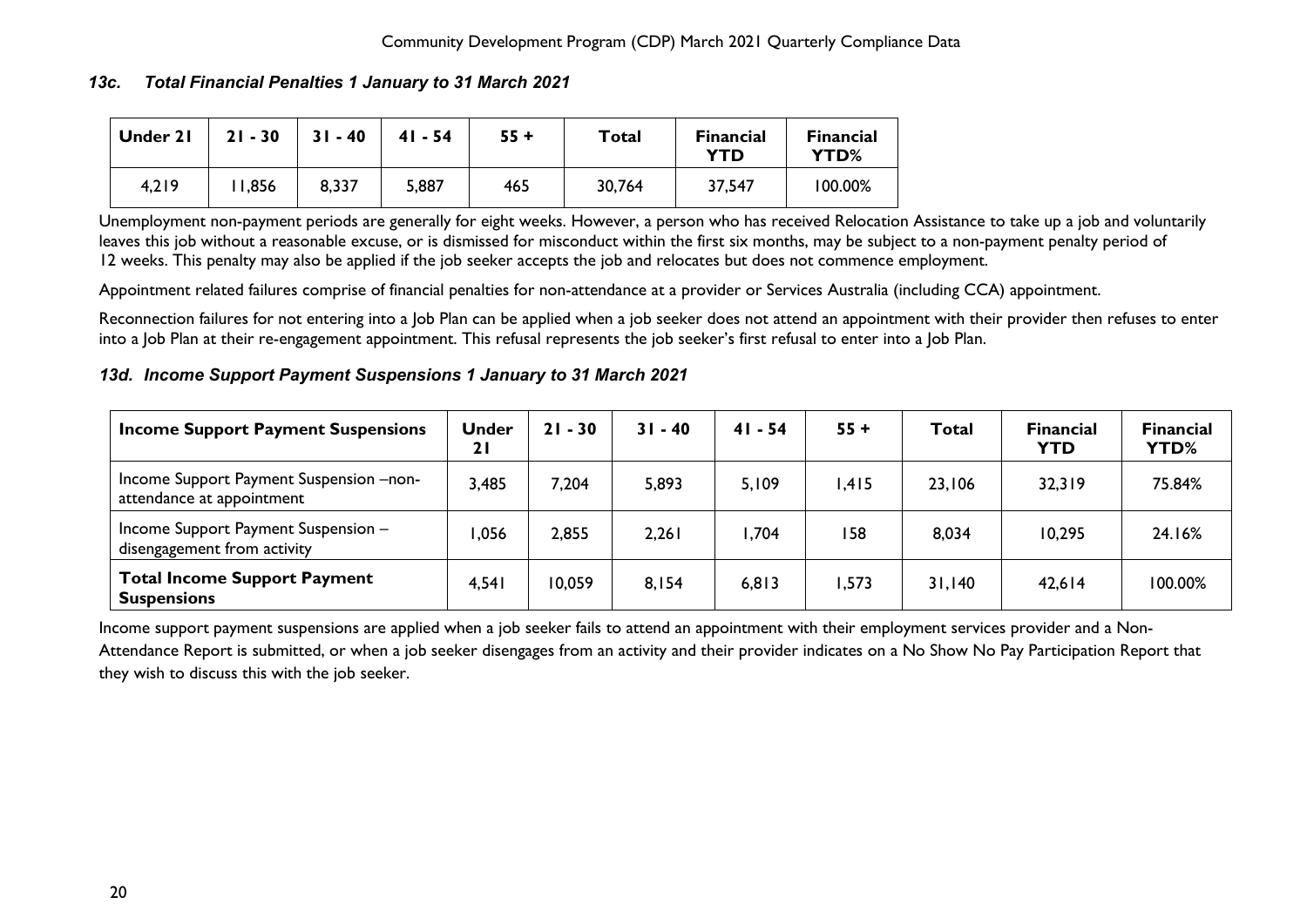# <span id="page-21-0"></span>**14. Financial Penalties and Income Support Payment Suspensions by Allowance Types**

# <span id="page-21-1"></span>*14a. Non Payment Periods (Serious and UNPPs) 1 January to 31 March 2021*

| <b>Non Payment Periods (Serious Failure</b><br>and UNPP) | NSA <sup>^</sup> | <b>YAL</b> | <b>PPS</b> | Not on<br>allowance | Total | <b>Financial</b><br>YTD | <b>Financial</b><br>YTD% |
|----------------------------------------------------------|------------------|------------|------------|---------------------|-------|-------------------------|--------------------------|
| <b>Sub Total NPPs</b>                                    | ,798             | <b>NP</b>  | <20        | <20                 | 2,139 | 2,437                   | 100.00%                  |

a. ^ Due to the small number of Activity Tested recipients of Special Benefit (SpB), these job seekers are included under the Newstart Allowance (NSA) column**.**

# <span id="page-21-2"></span>*14b. Short Term Financial Penalties 1 January to 31 March 2021*

| <b>Short Term Financial Penalties (Non-</b><br><b>Attendance, Reconnection and NSNP)</b> | NSA^   | <b>YAL</b> | <b>PPS</b> | Not on<br>allowance | Total  | <b>Financial</b><br>YTD | <b>Financial</b><br>YTD% |
|------------------------------------------------------------------------------------------|--------|------------|------------|---------------------|--------|-------------------------|--------------------------|
| <b>Sub Total Short Term Financial</b><br><b>Penalties</b>                                | 23,034 | 5,138      | 453        |                     | 28,625 | 35,110                  | 100.00%                  |

a. <sup>^</sup> Due to the small number of Activity Tested recipients of Special Benefit (SpB), these job seekers are included under the Newstart Allowance (NSA) column.

# <span id="page-21-3"></span>*14c. Total Financial Penalties 1 January to 31 March 2021*

| NSA <sup>^</sup> | <b>YAL</b> | <b>PPS</b> | Not on<br>allowance | Total  | <b>Financial</b><br>YTD | <b>Financial</b><br>YTD% |
|------------------|------------|------------|---------------------|--------|-------------------------|--------------------------|
| 24,832           | 5,461      | <b>NP</b>  | $20$                | 30,764 | 37,547                  | 100.00%                  |

a. <sup>^</sup> Due to the small number of Activity Tested recipients of Special Benefit (SpB), these job seekers are included under the Newstart Allowance (NSA) column**.**

Unemployment non-payment periods are generally for eight weeks. However, a person who has received Relocation Assistance to take up a job and voluntarily leaves this job without a reasonable excuse, or is dismissed for misconduct within the first six months, may be subject to a non-payment penalty period of 12 weeks. This penalty may also be applied if the job seeker accepts the job and relocates but does not commence employment.

Appointment related failures comprise of financial penalties for non-attendance at a provider or Services Australia (including CCA) appointment.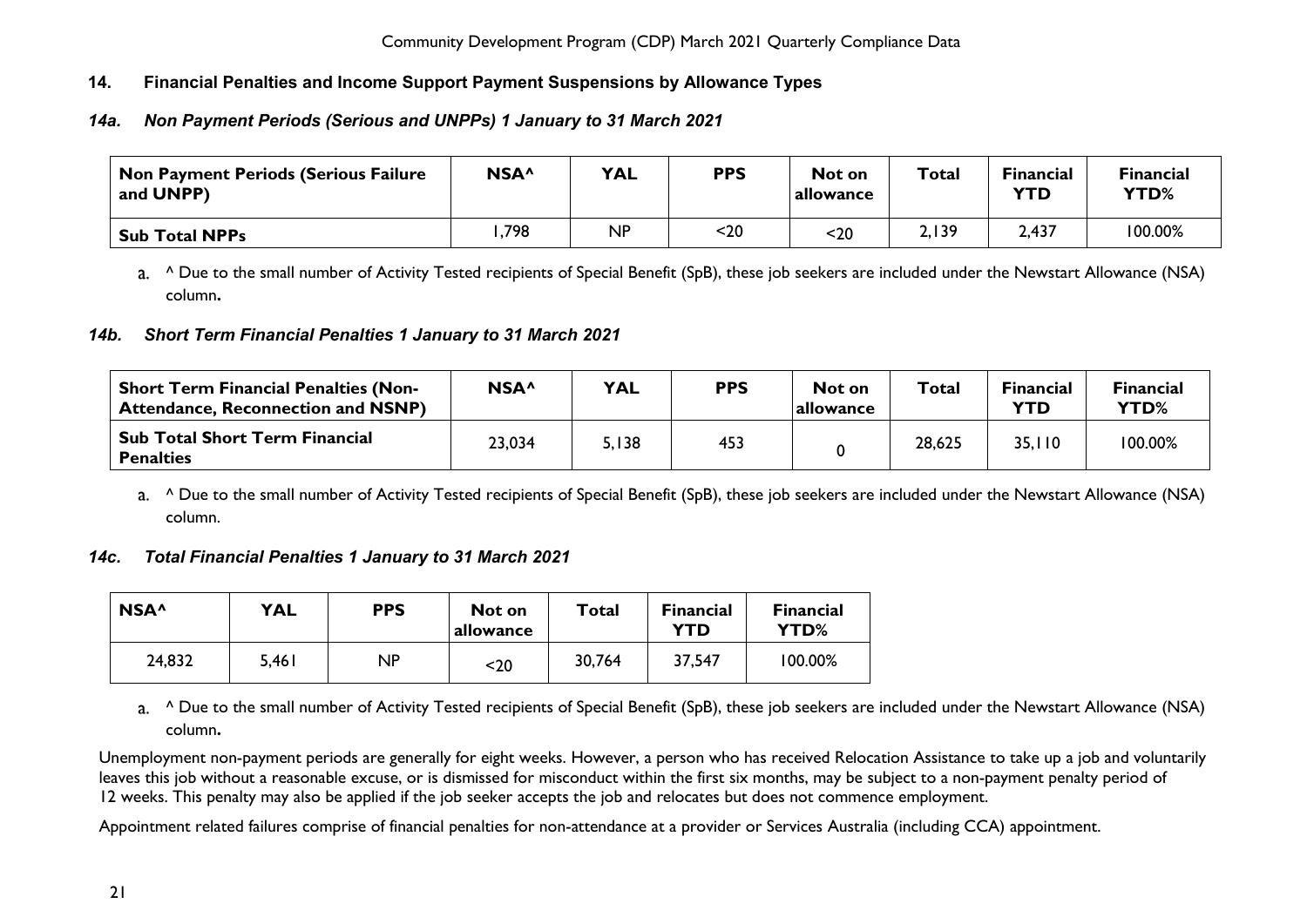Reconnection failures for not entering into a Job Plan can be applied when a job seeker does not attend an appointment with their provider then refuses to enter into a Job Plan at their re-engagement appointment. This refusal represents the job seeker's first refusal to enter into a Job Plan.

#### <span id="page-22-0"></span>*14d. Income Support Payment Suspensions 1 January to 31 March 2021*

| Income Support payment suspensions                                    | NSA <sup>^</sup> | <b>YAL</b> | <b>PPS</b>     | Total  | <b>Financial YTD</b> | <b>Financial</b><br>YTD% |
|-----------------------------------------------------------------------|------------------|------------|----------------|--------|----------------------|--------------------------|
| Income support payment suspension - non-<br>attendance at appointment | 18,706           | 4,218      | 182            | 23,106 | 32,319               | 75.84%                   |
| Income support payment suspension $-$<br>disengagement from activity  | 6,648            | ,345       | 4 <sub>l</sub> | 8,034  | 10.295               | 24.16%                   |
| <b>Total Income Support payment</b><br>suspensions                    | 25,354           | 5,563      | 223            | 31,140 | 42,614               | 100.00%                  |

a. <sup>^</sup> Due to the small number of Activity Tested recipients of Special Benefit (SpB), these job seekers are included under the Newstart Allowance (NSA) column**.**

Income support payment suspensions are applied when a job seeker fails to attend an appointment with their employment services provider and a Non-Attendance Report is submitted, or when a job seeker disengages from an activity and their provider indicates on a No Show No Pay Participation Report that they wish to discuss this with the job seeker.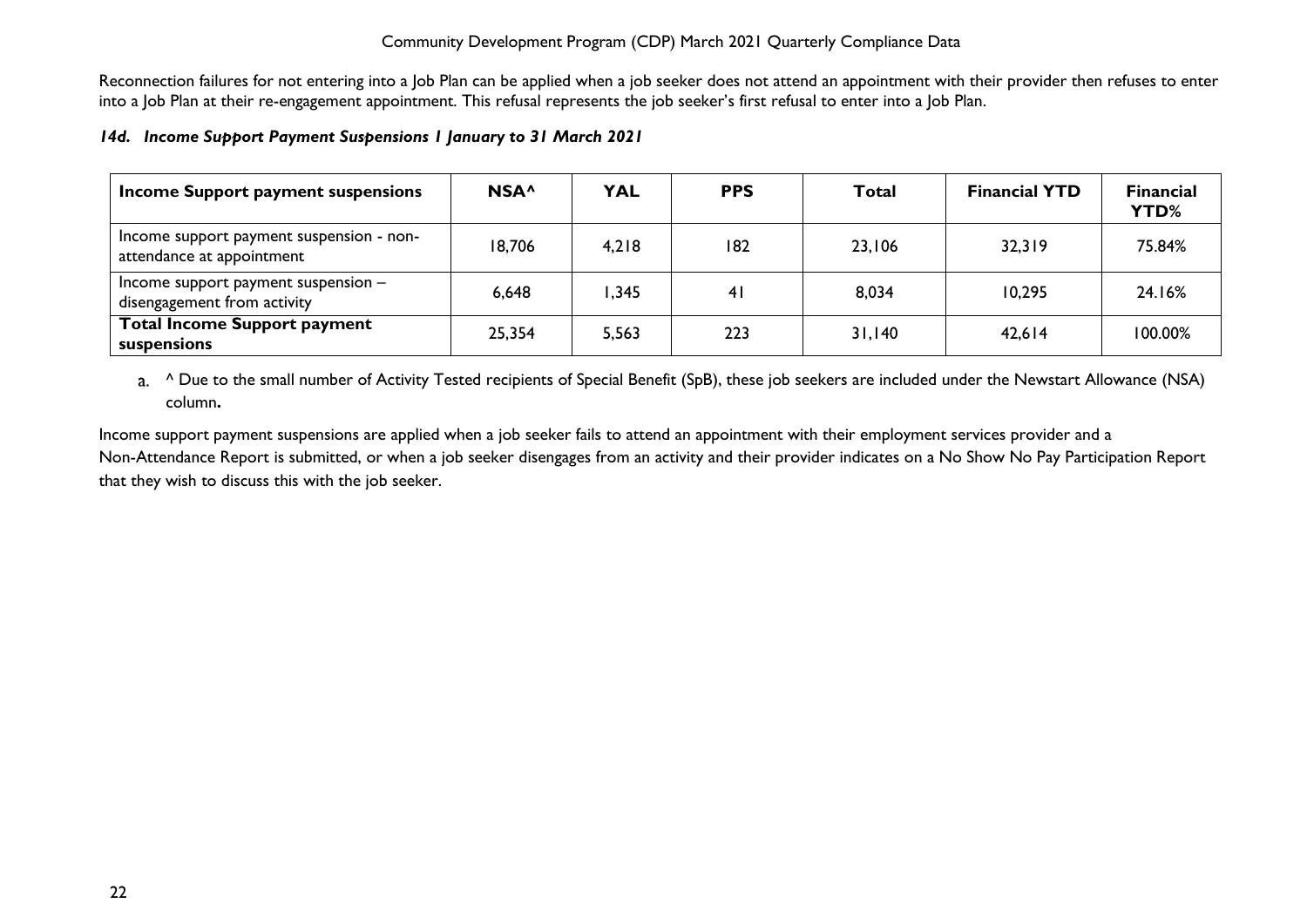- <span id="page-23-0"></span>**15. Financial Penalties and Income Support Payment Suspensions by Employment Services**
- <span id="page-23-1"></span>*15a. Non Payment Periods (Serious and UNPPs) 1 January to 31 March 2021*

| <b>Non Payment Periods (Serious and</b> | <b>CDP</b> | <b>Financial</b> | <b>Financial</b> |
|-----------------------------------------|------------|------------------|------------------|
| UNPP <sub>s</sub> )                     | Total      | YTD              | YTD%             |
| <b>Sub Total NPPs</b>                   | 2.139      | 2.437            | 100.00%          |

## <span id="page-23-2"></span>*15b. Short Term Financial Penalties 1 January to 31 March 2021*

| <b>Short Term Financial Penalties (Non-</b>               | <b>CDP</b> | <b>Financial</b> | <b>Financial</b> |
|-----------------------------------------------------------|------------|------------------|------------------|
| <b>Attendance, Reconnection and NSNP)</b>                 | Total      | <b>YTD</b>       | YTD%             |
| <b>Sub Total Short Term Financial</b><br><b>Penalties</b> | 28.625     | 35,110           | 100.00%          |

#### <span id="page-23-3"></span>*15c. Total Financial Penalties 1 January to 31 March 2021*

| <b>CDP</b> | <b>Financial</b> | <b>Financial</b> |  |
|------------|------------------|------------------|--|
| Total      | YTD              | YTD%             |  |
| 30,764     | 37.547           | 100.00%          |  |

Unemployment non-payment periods are generally for eight weeks. However, a person who has received Relocation Assistance to take up a job and voluntarily leaves this job without a reasonable excuse, or is dismissed for misconduct within the first six months, may be subject to a non-payment penalty period of 12 weeks. This penalty may also be applied if the job seeker accepts the job and relocates but does not commence employment.

Appointment related failures comprise of financial penalties for non-attendance at a provider or Services Australia (including CCA) appointment.

Reconnection failures for not entering into a Job Plan can be applied when a job seeker does not attend an appointment with their provider then refuses to enter into a Job Plan at their re-engagement appointment. This refusal represents the job seeker's first refusal to enter into a Job Plan.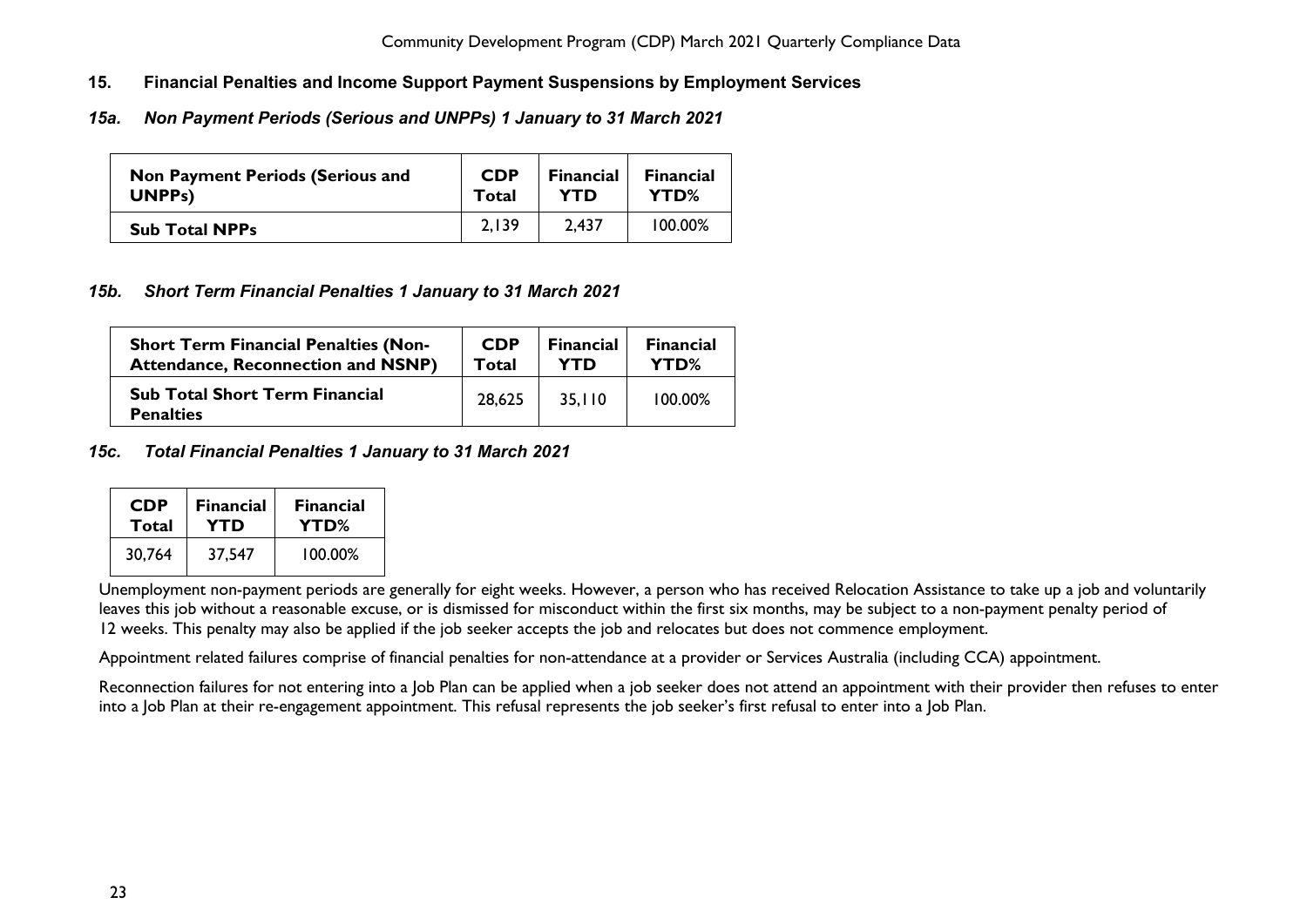# <span id="page-24-0"></span>*15d. Income Support Payment Suspensions 1 January to 31 March 2021*

| <b>Income Support payment suspensions</b>                             | <b>CDP</b><br>Total | <b>Financial</b><br><b>YTD</b> | <b>Financial</b><br>YTD% |
|-----------------------------------------------------------------------|---------------------|--------------------------------|--------------------------|
| Income support payment suspension - non-<br>attendance at appointment | 23,106              | 32,319                         | 75.84%                   |
| Income support payment suspension -<br>disengagement from activity    | 8,034               | 10,295                         | 24.16%                   |
| <b>Total Income Support payment</b><br>suspensions                    | 31,140              | 42,614                         | 100.00%                  |

Income support payment suspensions are applied when a job seeker fails to attend an appointment with their employment services provider and a Non-Attendance Report is submitted, or when a job seeker disengages from an activity and their provider indicates on a No Show No Pay Participation Report that they wish to discuss this with the job seeker.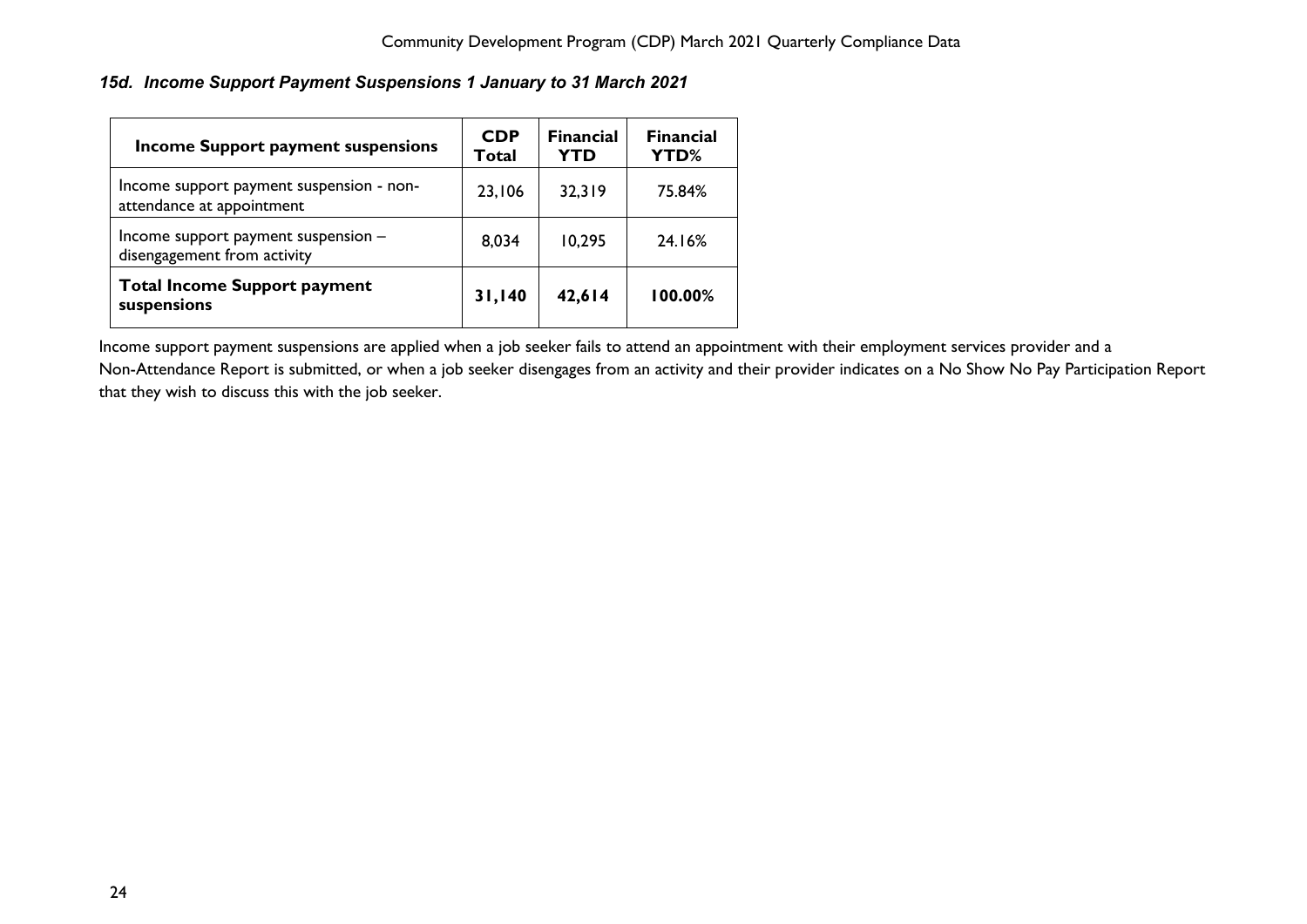# <span id="page-25-0"></span>**Glossary**

Active job seekers – job seekers on activity-tested income support payments that are currently active in employment services. These job seekers meet their mutual obligation requirements for income support through activities such as: attending provider appointments; undertaking activities to help them become more job ready; and looking for work.

**Approved activity** – job seekers fully meeting their activity test requirements through doing a sufficient amount of approved activities, such as part-time work or education, for a specified period (e.g. Principal Carer Parents undertaking 30 hours a fortnight of paid work and/or study). These job seekers do not have to use employment services for the period they are doing a sufficient amount of approved activity or activities.

**Caring responsibilities** – means that Services Australia determined the job seeker had caring responsibilities preventing them from complying with the requirement (for example, caring for a sick dependant or relative).

**Comprehensive Compliance Assessment (CCA)** – must be conducted before a job seeker can have a penalty applied for persistent non-compliance. A CCA is conducted where a job seeker has:

- three (3) applied failures as a result of failing to attend an appointment, enter into a Job Plan or satisfactorily meet their Job Search Requirement within a six month period; or
- three (3) days of applied No Show No Pay penalties, within a six month period.

A CCA can also be requested at any time by either an employment services provider or Services Australia if a job seeker is failing to meet their activity test requirements to determine why the job seeker is failing to meet their requirements.

**Compliance Activity** – the non-payment period was waived due to the job seeker agreeing to undertake a Compliance Activity involving weekly participation.

**Connection Failures** occur when a job seeker, without reasonable excuse:

- does not attend an initial appointment with a third party provider (e.g. a Work for the Dole host organisation or training provider not an employment services provider);
- refuses to enter into a lob Plan;
- fails to meet a job search requirement in their Job Plan.

Job seekers do not incur financial penalties if they have a Connection Failure applied.

**Cultural / language issues** – means that Services Australia has determined cultural diversity, language, literacy or numeracy issues prevented the job seeker from being able to understand or comply with the requirement. The impact of these factors must be considered by decision-makers in setting requirements and determining failures.

**Discretion** – means that the provider considers the job seeker did not have a reasonable excuse for not attending the appointment but they have nonetheless decided not to submit a Non-Attendance Report to Services Australia and are instead using another method to re-engage the job seeker (e.g. booking a new appointment for the job seeker).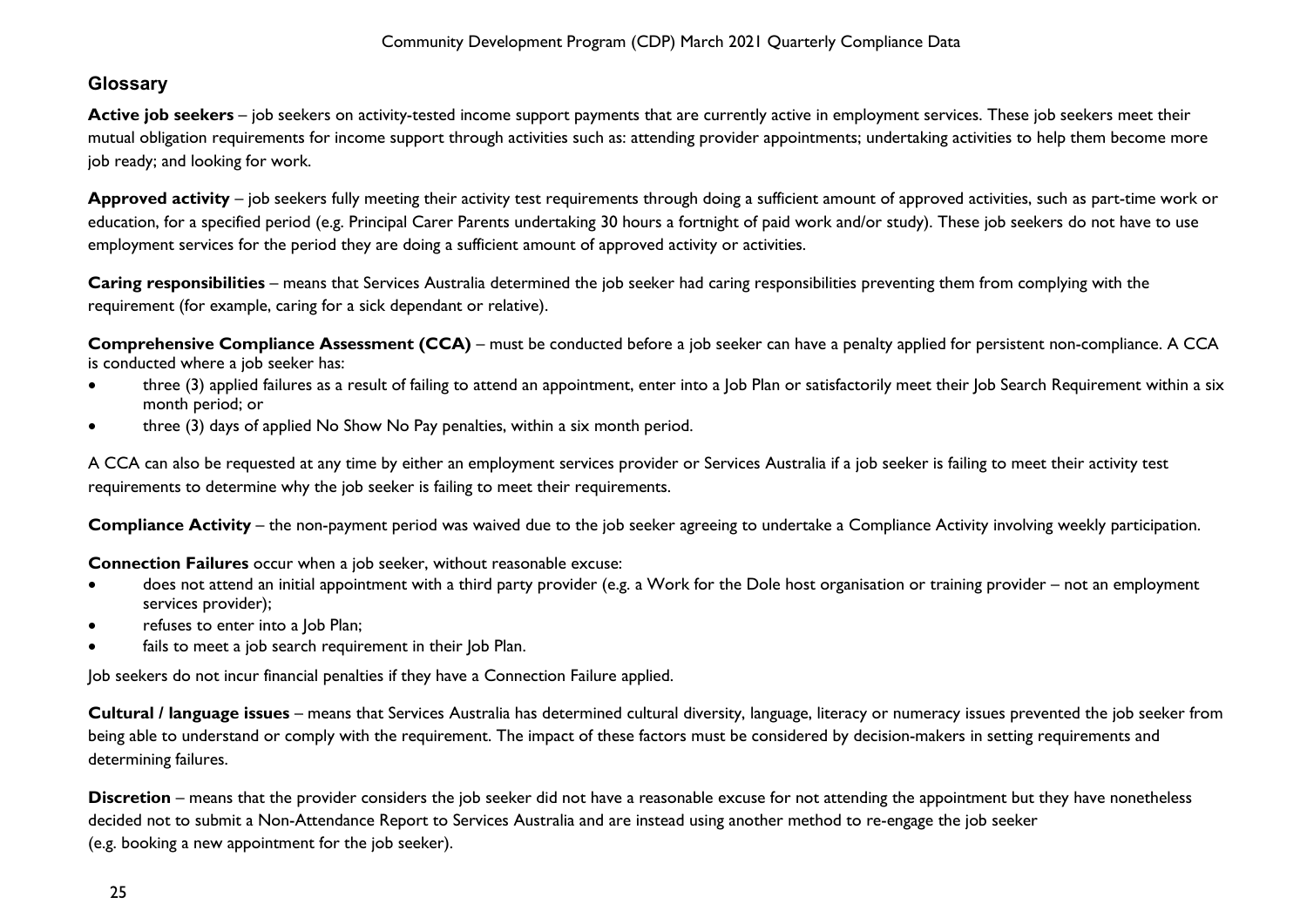**Explanatory Notes –** this document can be found on the Department of Education, Skills and Employment website and provides further information on job seeker compliance penalties.

**Failure to attend activity** – means failure to attend an activity specified as a compulsory term in a Job Plan.

**Financial Hardship** – means that the non-payment period was waived due to the job seeker being unable to undertake a Compliance Activity and having liquid assets below a specified amount.

**Financial Penalties** – a job seeker can incur a non-payment period for persistent and wilful non-compliance or for refusing an offer of suitable work, for voluntarily leaving work or being dismissed for misconduct. A No Show No Pay penalty can be applied for failing to attend activities within the Job Plan, or for failing to attend a job interview. A reconnection penalty can be applied for failing to attend a reconnection appointment, or for failing to return a satisfactory Job Seeker Diary.

**Foreseeable or unacceptable activity prevented compliance** – the job seeker claimed to have been undertaking other acceptable activities at the time of the requirement, such as a legal commitment (e.g. attending court), attending a job interview or working. If a failure is applied in these circumstances it means the decision-maker was not satisfied that the timing of the other activity would have prevented attendance at the appointment or activity or the decision maker did not believe the other activity occurred. In the case of a job seeker claiming to have been working, it may mean that the job seeker did not provide evidence to verify this or declare any earnings.

**Homelessness** – means that Services Australia determined a job seeker's homelessness prevented the job seeker from being able to comply with the requirement.

**Income Support Payment suspensions** – are applied when a job seeker fails to attend an appointment with their employment provider or when a provider advises Services Australia that a job seeker has disengaged from an activity. As payment is restored once the job seeker attends a re-engagement appointment, payment suspension is not a failure or financial penalty under the compliance framework. A failure and/or penalty may be separately applied where Services Australia determines that the job seeker had no reasonable excuse for their non-attendance or failed to give prior notice of a reasonable excuse when it was reasonable to expect them to do so.

**Invalid reason** – means that the provider considers the job seeker did not have a reasonable excuse for not attending the appointment, or they have been unable to make contact with the job seeker. If a provider records a result of 'invalid reason', they will submit a Non-Attendance Report to Services Australia. Where the Non-Attendance Report is not successfully submitted to Services Australia, the 'invalid' reason result will be automatically updated to a 'discretion' result.

**Job seeker chose not to participate** – the job seeker did not want to attend an appointment or activity because the time was not convenient for the job seeker, because the job seeker did not see value in attending or because they indicated that they did not care whether they attended or not.

**Job seeker considered work offered was unsuitable** – the job seeker failed to attend a job interview because, for example, they did not like the prospective job, did not think they would have the necessary skills or did not think it would pay enough. Before applying a failure in these circumstances, Services Australia decision-makers are required under social security law to ensure, among other things, that the prospective job met the applicable statutory conditions relating to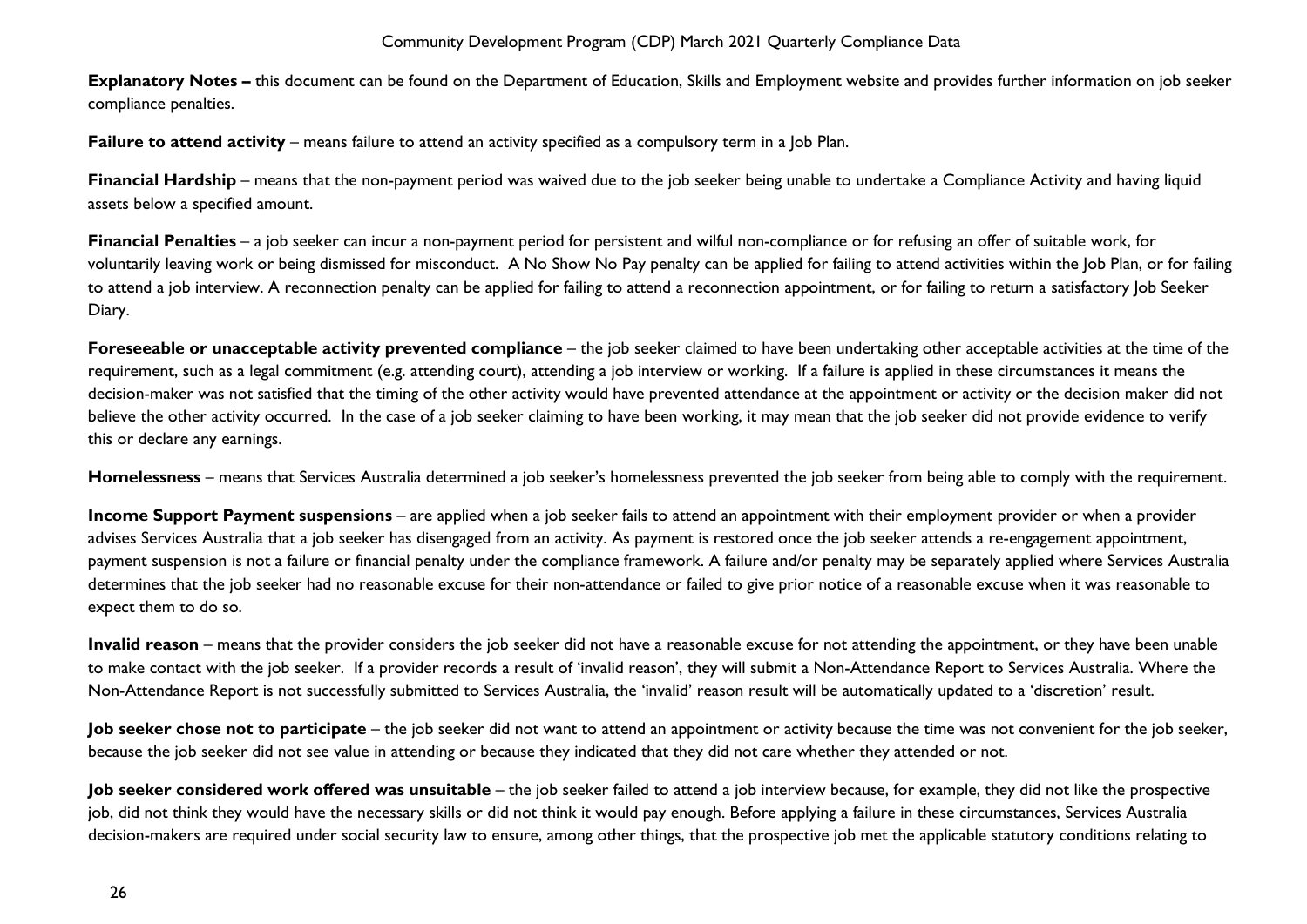wages and conditions and that the job seeker had the skills to do the work or would have been given appropriate training by the employer to enable them to do the work.

**Job seeker denied being notified** – the job seeker believed they were not notified of the requirement. Services Australia must be satisfied that the job seeker was properly notified of their requirement before a failure can be applied. In these cases, Services Australia was satisfied that this had occurred and found no reason to accept the job seeker's explanation.

**Job seeker error** – the job seeker got the time or date of a requirement wrong, they slept in or forgot to attend.

**Job seeker had reasonable excuse** – means that Services Australia determined the job seeker had a reasonable excuse for failing to comply with the requirement and therefore a Participation Failure should not be applied.

**JSCI – Eligible for higher stream** – means a job seeker had their JSCI updated and the outcome of the JSCI was for the job seeker to be referred to a higher stream of service in the jobactive system. As the CDP does not stream job seekers, this does not apply to CDP job seekers.

**JSCI - Referral for ESAt** – means a job seeker had their SCI updated and the outcome of the SCI was for the job seeker to be referred to an Employment Services Assessment. Employment Services Assessments superseded Job Capacity Assessments from 1 January 2011.

**Manageable or unproven medical issue** – the job seeker indicated a medical condition prevented their attendance, but their explanation was not accepted as reasonable. This will generally be because the job seeker did not appear ill or provide evidence of their illness, or where evidence was provided but the condition was manageable and should not have prevented attendance at the time of the appointment or activity. This category also covers situations where the excuse relates to substance or alcohol use or mental health issues but where the decision-maker has determined that in this instance the person's condition would not have prevented compliance.

**Medical reason A** – means that Services Australia determined a medical reason prevented the job seeker from complying with the requirement but the job seeker did not provide specific evidence relating to this particular incident. Included in this category are instances where the job seeker had previously provided evidence of the medical condition or it was not considered reasonable or necessary for the job seeker to attend a doctor.

**Medical reason B** – means that Services Australia determined a medical reason prevented the job seeker from complying with the requirement and the job seeker provided specific evidence relating to the particular incident.

**Nature of requirements** – means that Services Australia determined the requirement with which the job seeker did not comply was not reasonable or appropriate to the circumstances of the job seeker. This includes, for example, where a job seeker was referred to an unsuitable activity, where attendance required an unreasonable travel distance or where a job did not meet minimum work conditions or enable a job seeker to arrange or access childcare.

**Non-Attendance Failure** – is applied when a job seeker has no reasonable excuse for not attending their initial appointment or fails to give prior notice of a reasonable excuse if it was reasonable to expect them to do so. A Non-Attendance Failure results in a loss of one-tenth of the job seeker's fortnightly income support payment for each business day for the day the job seeker was notified until the day the job seeker attends.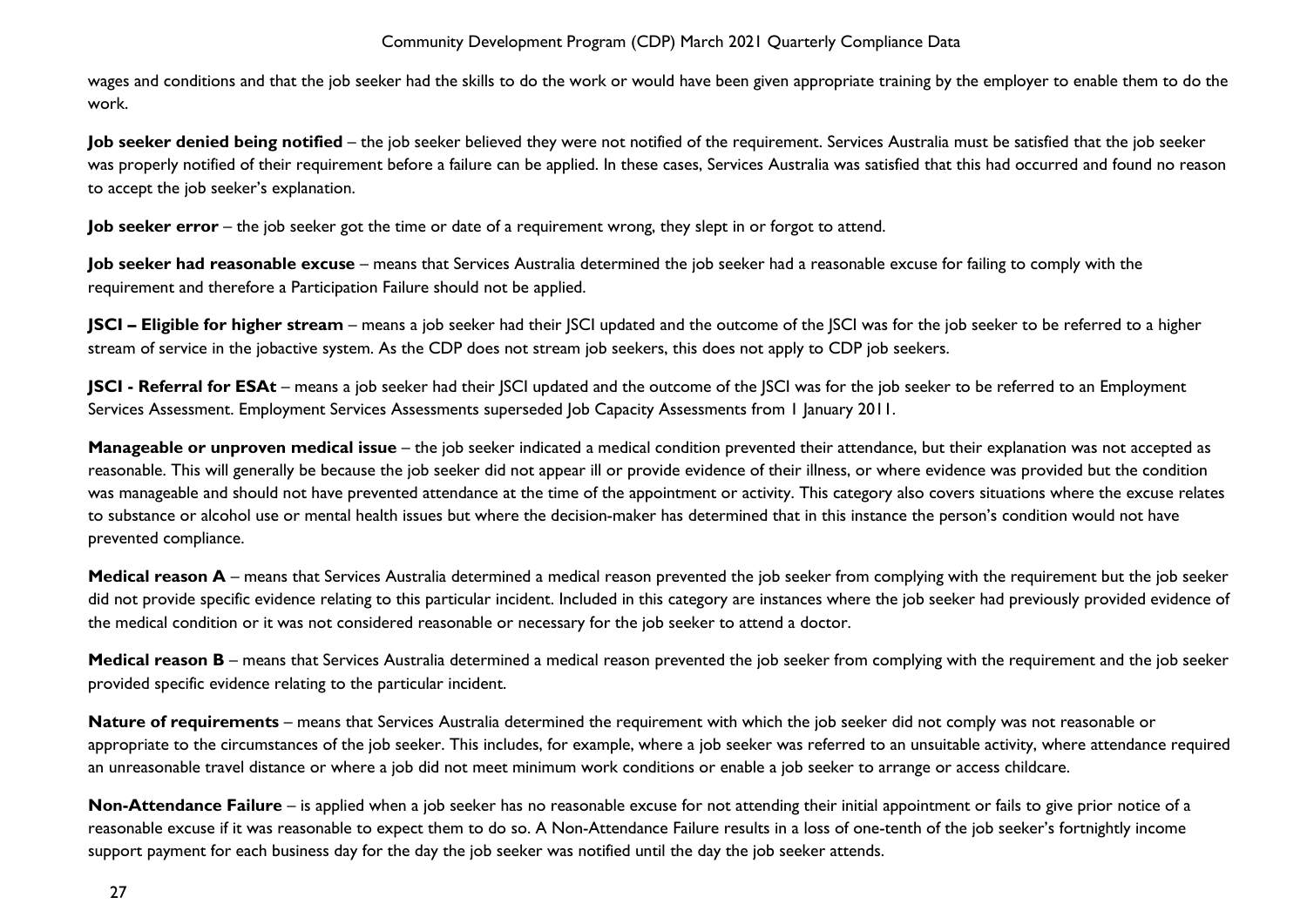**Non-Attendance Report** – is submitted by an employment services provider when a job seeker fails to attend a regular provider appointment. The Non-Attendance Report replaced the Connection Failure Participation Report which was used to report this type of non-attendance from 1 January 2014.

**No change in Employment Services Program or Stream** – means there has been no recommendation to change the job seeker's Employment Services Program or Stream. CCAs in this category can recommend one or more outcomes that can be undertaken or arranged by the job seeker's current provider or they may not recommend any particular action.

No Outcomes – there were no outcomes or other action recommended by Services Australia as part of the CCA. This means that Services Australia specialist officer who conducted the CCA found that the job seeker had no barriers to participation that warranted a specific sort of intervention but that there were insufficient grounds to determine that the job seeker had been persistently and deliberately non-compliant.

**No reason offered** – the job seeker did not offer a reason for their non-attendance.

No Show No Pay Failure – may be applied if the job seeker has failed to either attend or behave appropriately at an activity in the Job Plan, or attend or behave appropriately at a job interview with a prospective employer. Following an investigation by Services Australia into the non-compliance, the job seeker may lose onetenth of their fortnightly income support payment for every day they do not participate and did not have a reasonable excuse.

**Notifying requirements** – means that Services Australia determined the job seeker did not receive notification, was not notified correctly or was not given enough time to meet their requirement. This includes, for example, instances where mail may have gone astray or the job seeker had no permanent residence for mail to be sent to.

**Number of job seekers with a Vulnerability Indicator** – means job seekers who, at the end of the quarter, had one or more Vulnerability Indicators on their record.

**Other** – includes all other Participation Reports or Provider Appointment Reports rejected on the grounds that the job seeker had a reasonable excuse for not complying (for example, a police restriction, community service order or legal appointment).

**Other acceptable activity** – means that Services Australia determined the job seeker was participating in an activity that made it acceptable not to meet the requirement (for example, undertaking paid work, attending an interview, etc.).

**Other job seekers** – job seekers that do not currently have to use employment services because they have a 'Temporary exemption', 'Reduced work capacity' or are undertaking an 'Approved activity'. These job seekers can use employment services voluntarily, but are not required to do so.

**Other Outcomes** – includes any sort of recommended outcome that does not involve a change of Employment Services Program or Stream and can therefore be undertaken or arranged by the job seeker's current provider. These include suggested changes to the job seeker's Job Plan to include any vocational or nonvocational activities designed to help the job seeker to become more job-ready (e.g. a referral for housing assistance or literacy and numeracy training).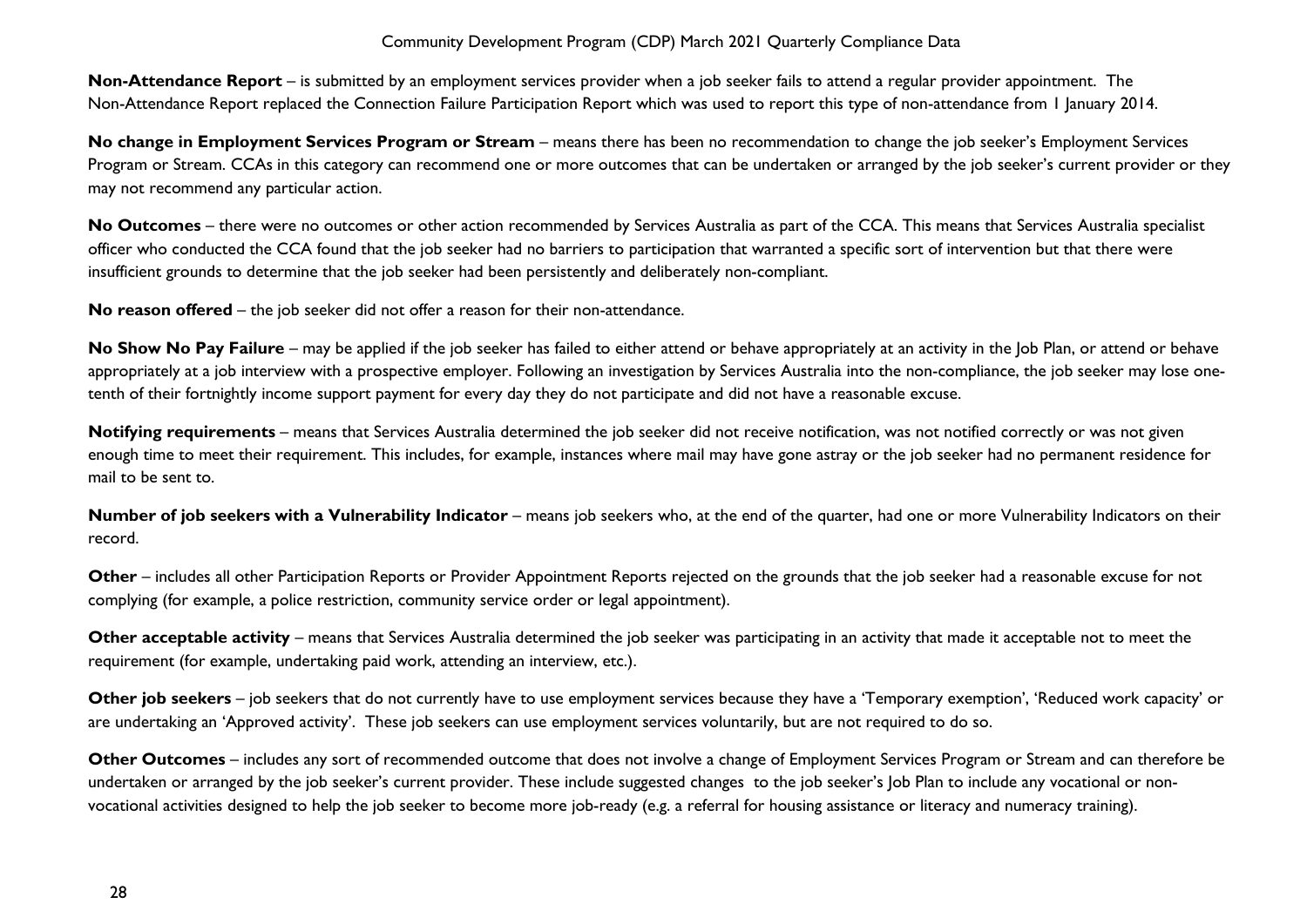**Personal crisis** – means that Services Australia determined a personal crisis prevented the job seeker from complying with the requirement (for example, a bereavement of a family member).

**Personal matter** – the job seeker indicated that they had personal relationship issues, caring responsibilities, difficulties with accommodation or bereavement following the death of a friend, relative or pet. While such circumstances can impact on a job seeker's capacity to comply, Services Australia decision-maker found that they did not do so in these instances.

**Provider Appointment Report** – is submitted by providers when they want a job seeker's income support payment suspension to remain and to recommend to Services Australia that a financial penalty be applied.

Reason not recorded -- are failures that are not attendance-related. While the job seeker's reason for non-compliance must be considered before the failure can be applied, it is not recorded in a way which can be easily extracted for the purposes of this data.

**Reasonable excuse but no prior notice** - the job seeker had a reasonable excuse for not attending their appointment but failed to give prior notice of their inability to attend an appointment when it would have been reasonable to expect them to do so.

**Reconnection Failure** - may be applied as a result of a provider submitting a Provider Appointment Report (PAR) for non-attendance at a re-engagement appointment or if the provider reports to Services Australia that a job seeker fails to meet another reconnection requirement without a reasonable excuse. A Reconnection Failure results in loss of payment from the date of the failure until the day the job seeker meets a further reconnection requirement.

**Reduced work capacity** - job seekers with an assessed temporary or partial reduced work capacity of 0-14 hours a week do not have to be in employment services, and are able to fully satisfy their activity test requirements through a quarterly interview with Services Australia.

**Serious Failure** - may be applied for either refusing a suitable job offer, failing to commence in a suitable job (after having accepted it); or persistent and wilful noncompliance (can only be applied following a Comprehensive Compliance Assessment to ensure that the job seeker's behaviour is not the result of unidentified barriers to participation beyond their control).

**Submitting PRs/PARs** - means that Services Australia rejected the Participation Report or Provider Appointment Report on the grounds that it was not valid. This includes, for example, where the report was submitted for a period during which the job seeker had an exemption or was not receiving any payments; it was submitted for a requirement not contained in the Job Plan; or the report was filled out incorrectly containing the wrong code or date of incident.

**Temporary exemption** - job seekers can be granted an exemption by Services Australia, for a specified period of time, from complying with their requirements. Exemptions are granted if the job seeker does not have the capacity to undertake mutual obligation requirements due to the impact of personal or other circumstances beyond their control (e.g. temporary medical incapacity). Job seekers do not have to use employment services for the duration of their exemption.

**Services Australia** – From 1 February 2020, The Department of Human Services was renamed to Services Australia. Data releases dated prior to 1 February 2020 may refer to The Department of Human Services instead of Services Australia.